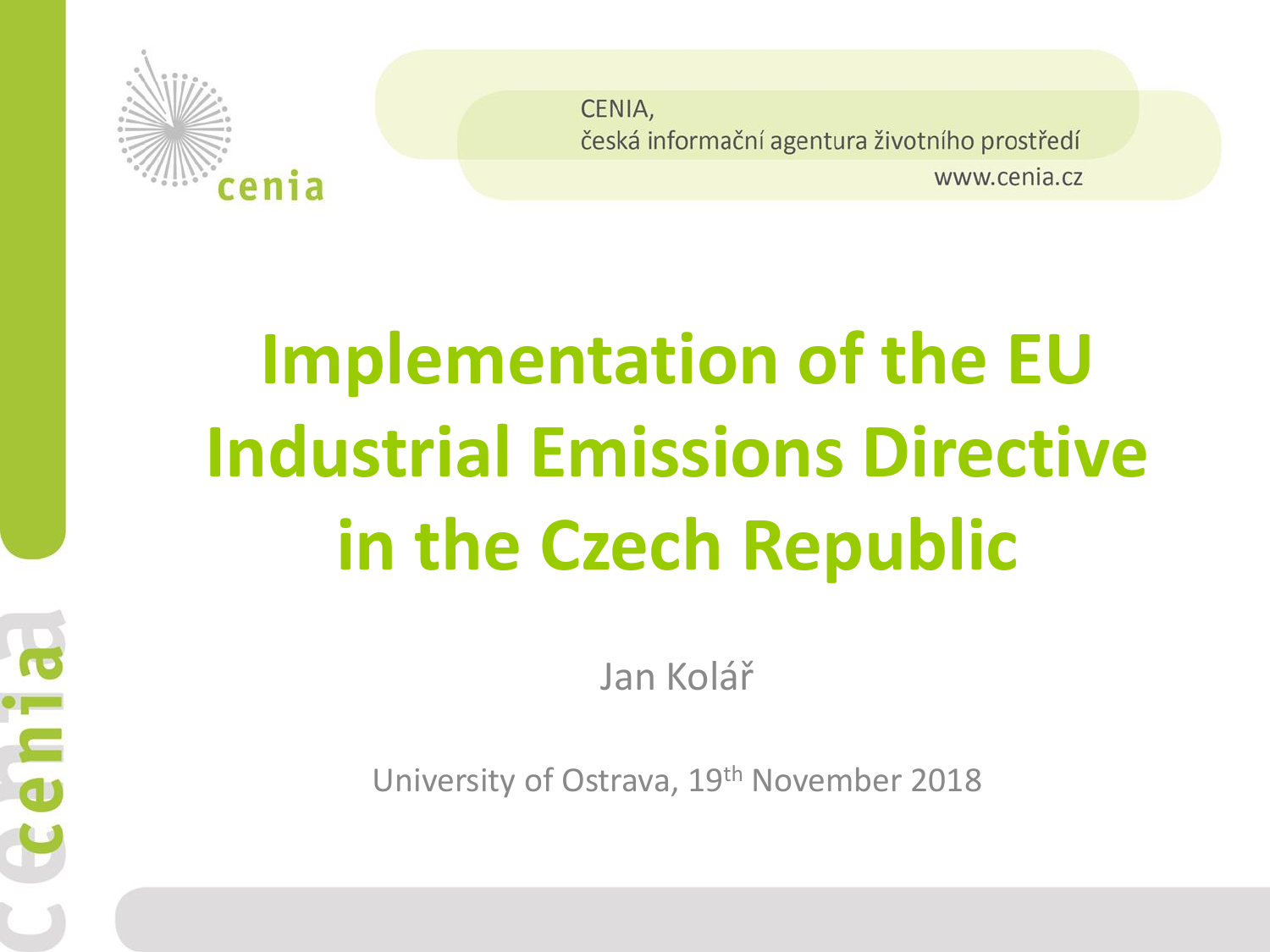#### **Content**

**Introduction** 

**Ceni** 

- Implementation of the IPPC Directive
- Implementation of the Industrial Emissions Directive
- CENIA in the IPPC process
- Revised BREFs BAT Conclusions
- Environmental inspections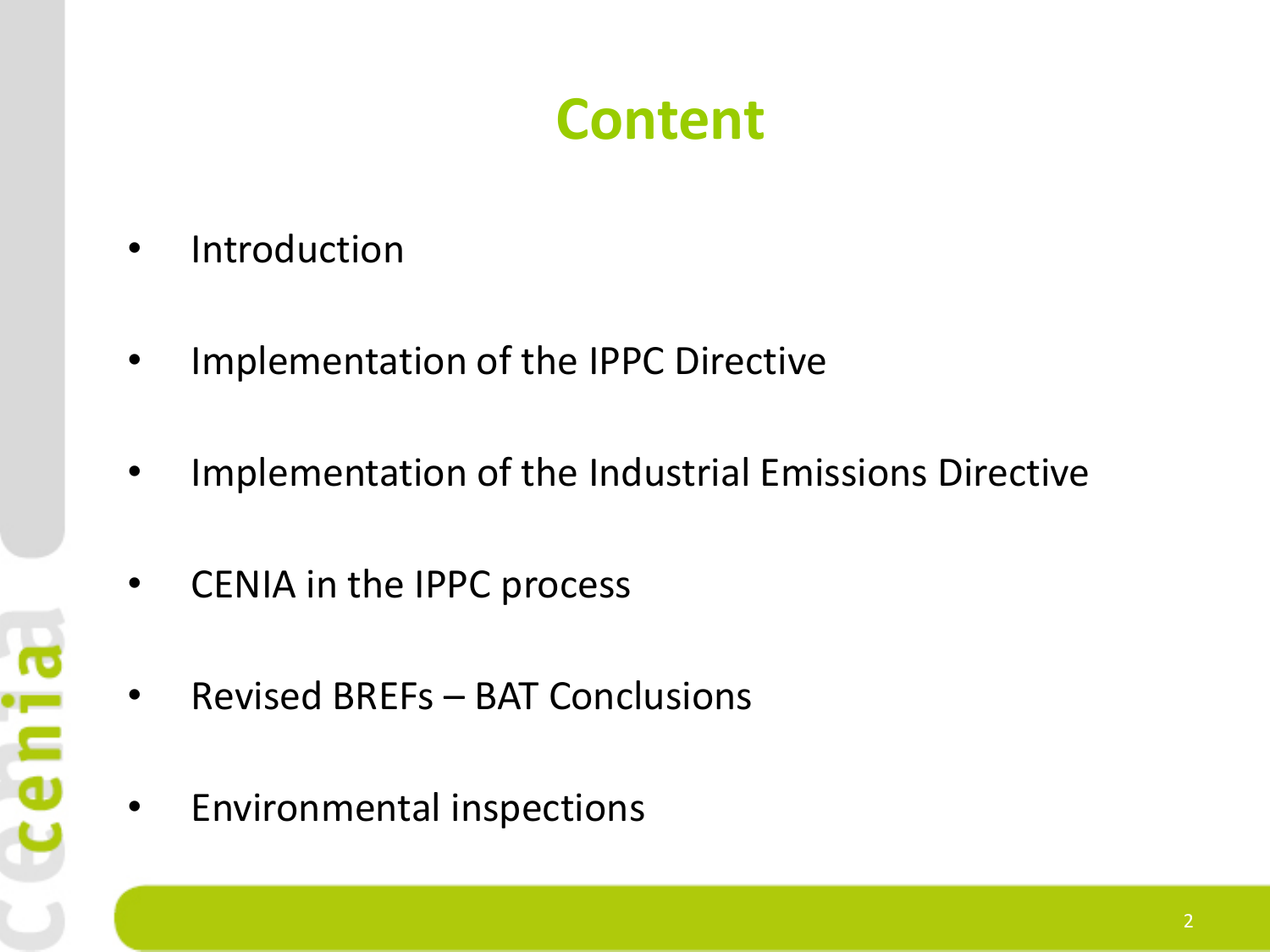### **Introduction**

CENIA, Czech Environmental Information Agency

- established on the  $1<sup>st</sup>$  of April 2005 by the transformation of former Czech Environmental Institute
- service Organisation for the Ministry of the Environment
- collecting and interpreting of environmental data and their assessment
- Structure of the organisation
	- Director's Office
	- Department of Technical Protection of the Environment
	- Department of Information Services
	- Department of Internal Services

Contacts: CENIA, Czech Environmental Information Agency

- Vrsovicka 1442/65, 100 10 Prague 10
- Tel.: +420 267 125 226
- www.cenia.cz

cenia

• info@cenia.cz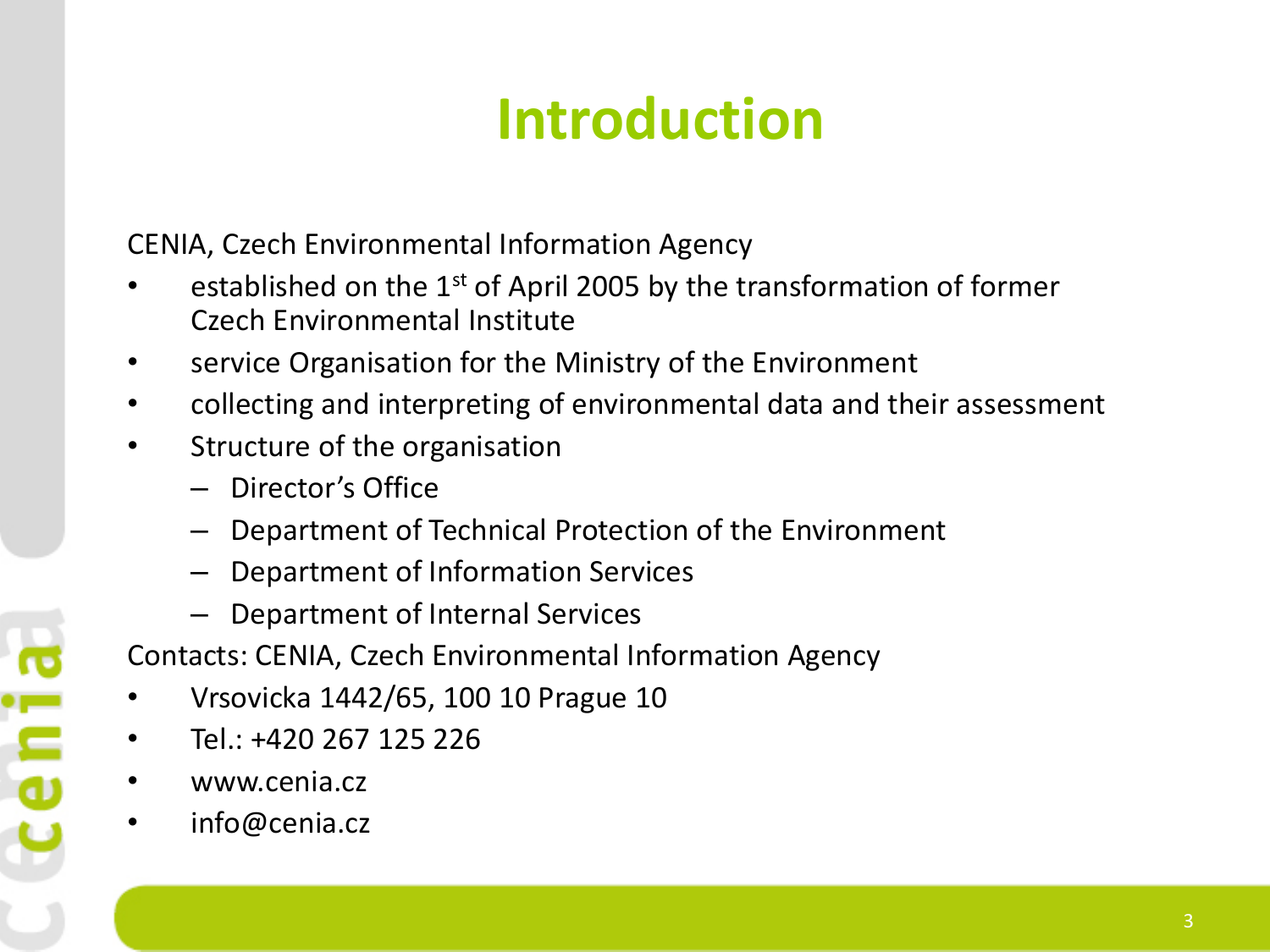- Council Directive 96/61/EC of September 24th 1996
- before entering the EU on  $1<sup>st</sup>$  of May 2004
- Twinning projects (Great Britain, the Netherlands)
- Act No. 76/2002 Coll. on integrated pollution prevention and control, on the integrated pollution register and on amendment of some laws (the Act on integrated prevention)
	- $-$  from the 1<sup>st</sup> of March 2002
	- came into effect on the  $1<sup>st</sup>$  of January 2003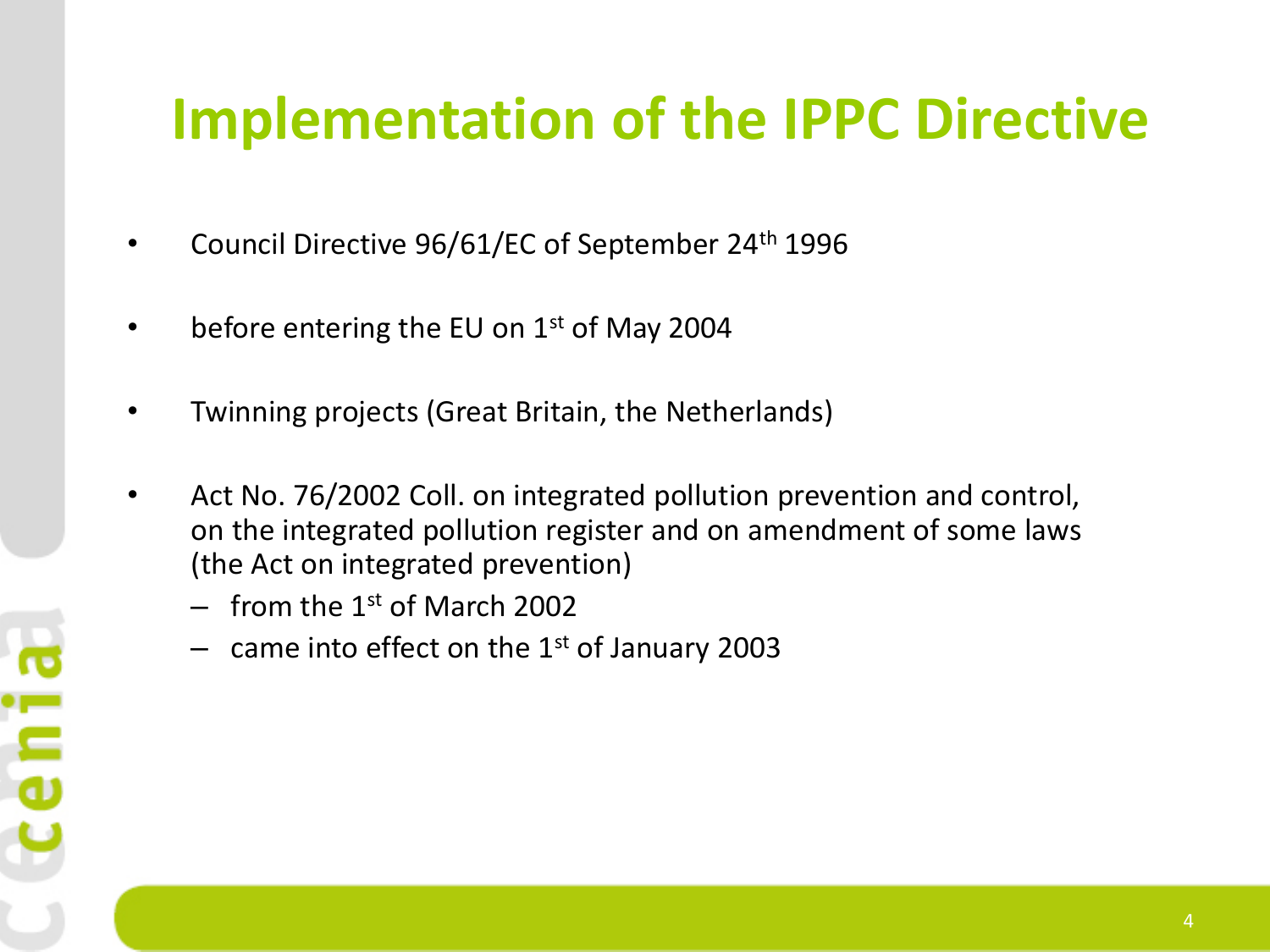- Decree No. 554/2002 Coll. laying down the form of an application for granting an integrated permit, the extent and manner of its completion
	- $-$  from the 16<sup>th</sup> of December 2002
	- came into effect on the  $1<sup>st</sup>$  of January 2003
- Act No. 76/2002 Coll.
	- $-$  installations brought to operation by the 30<sup>th</sup> of October 2000 (at latest) must have an integrated permit by the 30<sup>th</sup> of October 2007 to able to operate the installation after this date
	- for new installation an integrated permit must be granted before the construction permit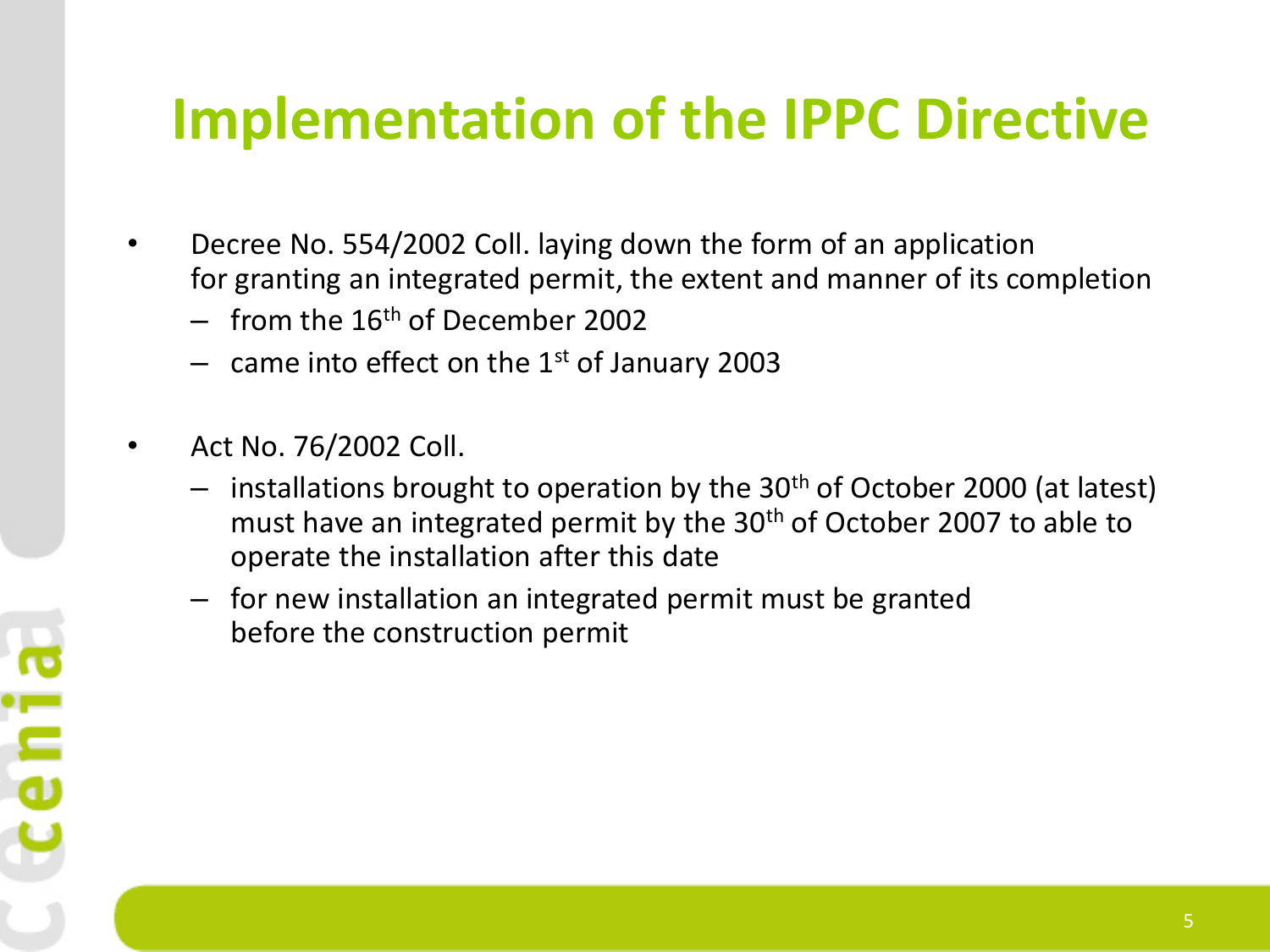- Act No. 76/2002 Coll. key principles
	- application for granting an integrated permit submitted to the Regional Authority (14 regions)
	- application for granting an integrated permit send to the Relevant Administrative Authorities and Participants in the Procedure
	- brief summary of the application for granting an integrated permit published in the IPPC information system (http://www.mzp.cz/ippc)
	- Authorised Person (CENIA) could be asked by Regional Authority for an expert statement on application for granting an integrated permit (focused especially on best available techniques (BAT) assessment)
	- expert statement on application for granting an integrated permit published in the IPPC information system (http://www.mzp.cz/ippc)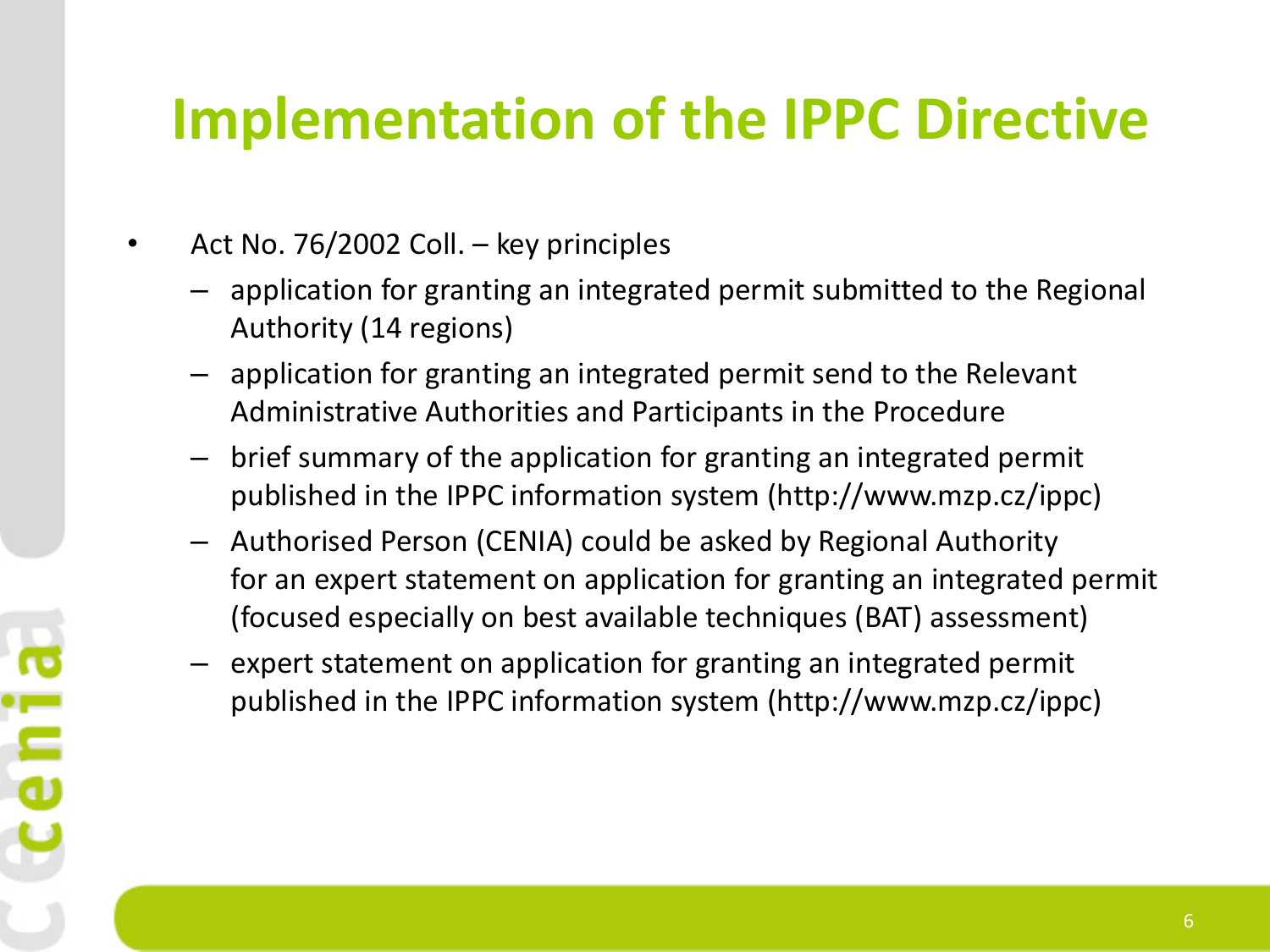- Act No. 76/2002 Coll. key principles
	- oral discussion could be organized by the Regional Authority
	- Decision on the Application is granted within 45 (90) days
	- inspection of the installation (together with public health authorities and CENIA) – Czech Environmental Inspectorate (10 regional inspectorates)
	- Technical Working Group Regional Authority and Integrated Prevention methodical management of the IPPC (IED) process by the Ministry of the Environment
	- national system for exchange of information on Best Available Techniques (BAT)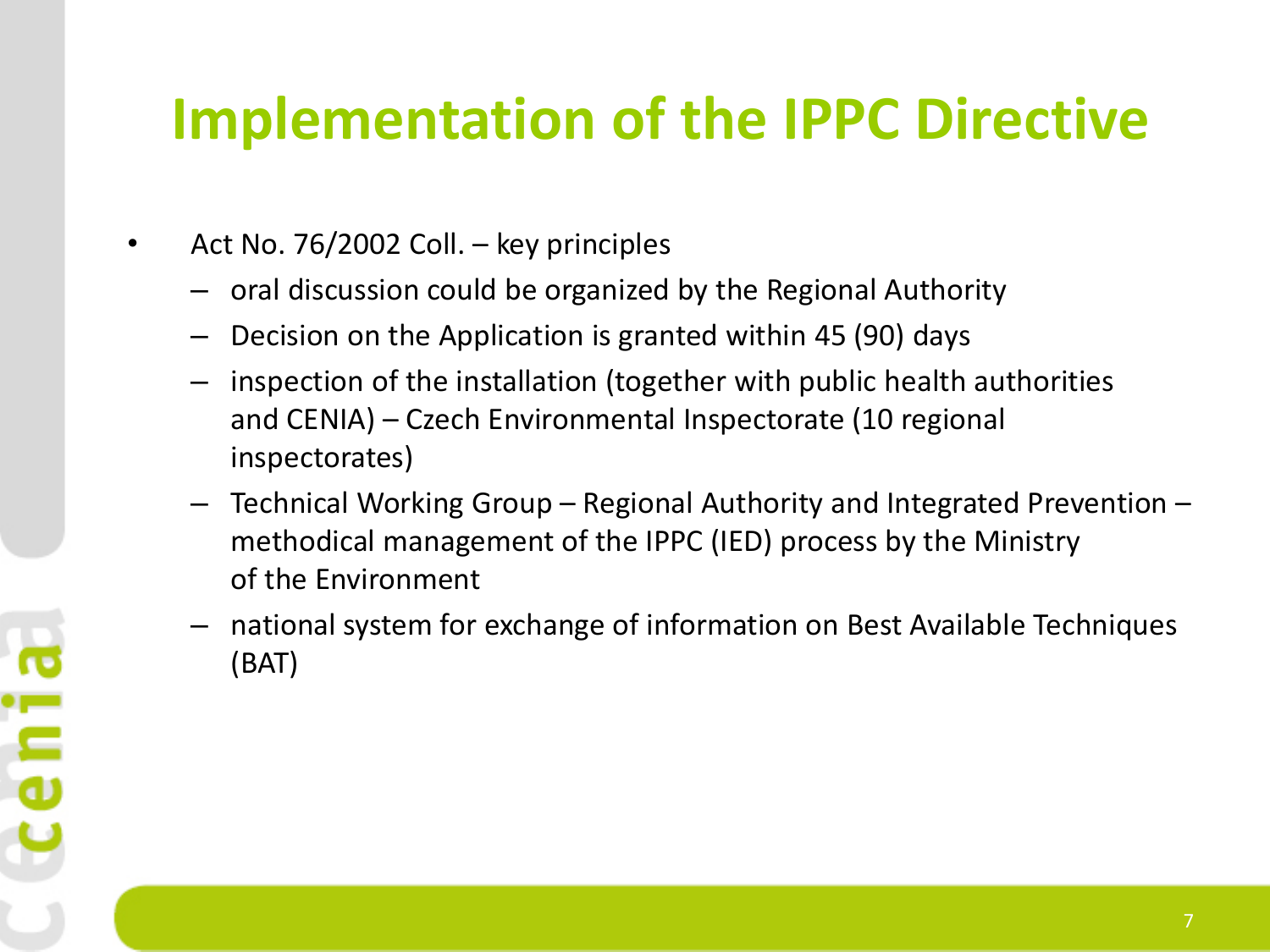- System for exchange of information on Best Available Techniques (BAT)
	- established on national level
	- Ministry of the Environment, Ministry of Industry and Trade, Ministry of Agriculture, Czech Environmental Inspectorate, Regional Authorities, CENIA, industrial associations, chamber of commerce, operators of IPPC installations
	- national Technical Working Groups (similar to TWGs in the Seville process at EIPPCB – review of the BREFs) – translation of existing and revised BREFs (publicly available on http://www.mpo.cz/ippc), preparation of the national position to the review of BREFs
	- once a year stakeholder conference on BATs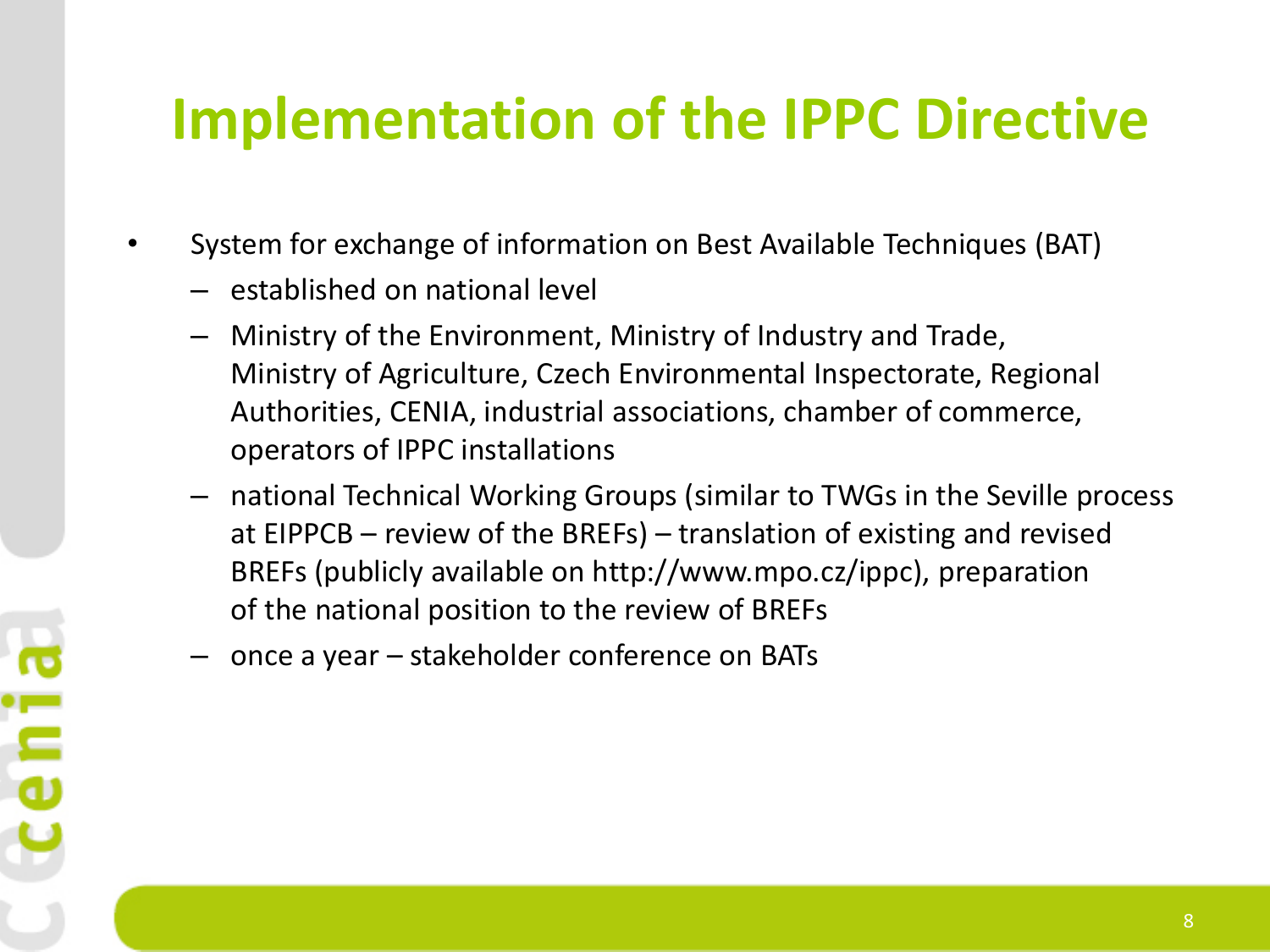### **Integrated approach**

- one permit instead of several single permits
	- pollution sources air emissions
	- pollution sources water emissions
	- pollution sources noise immissions
	- waste management
	- energy efficiency
	- accident management
	- monitoring

**Ceni** 

- more pollution sources/installations in one locality
	- operated by one or different operators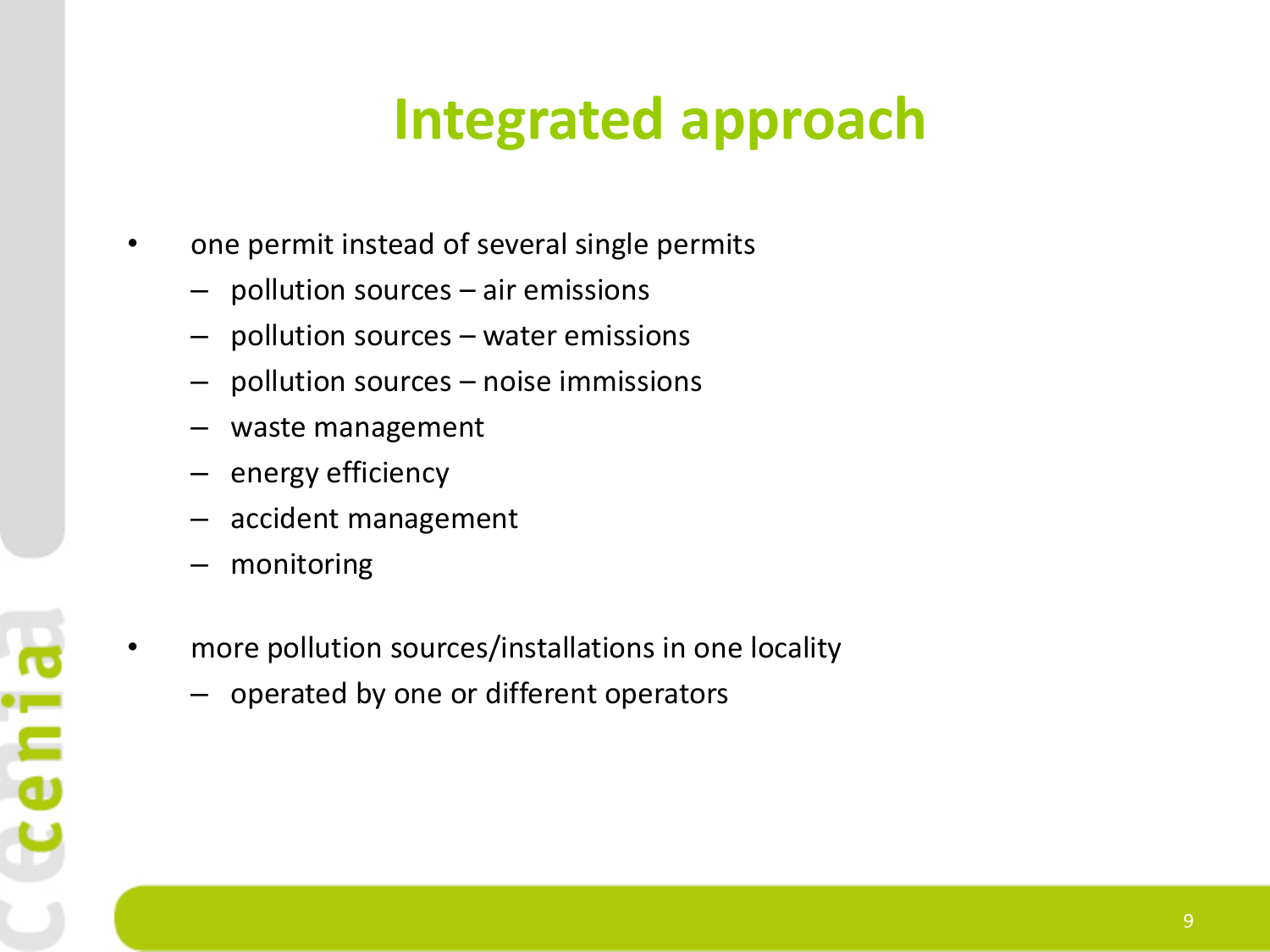### **Implementation of the Industrial Emissions Directive**

- the EP and Council Directive 2010/75/EU of November 24<sup>th</sup> 2010
- Act No. 69/2013 Coll. amending Act No. 76/2002 Coll. on integrated pollution prevention and control, on the integrated pollution register and on amendment of some laws (the Act on integrated prevention)
	- $-$  from the 19<sup>th</sup> of February 2013

cenia

- new industrial activities (added to Annex I) must have an integrated permit by the 7th of July 2015 to able to operate the installation after this date
- for new installation an integrated permit must be granted before the construction permit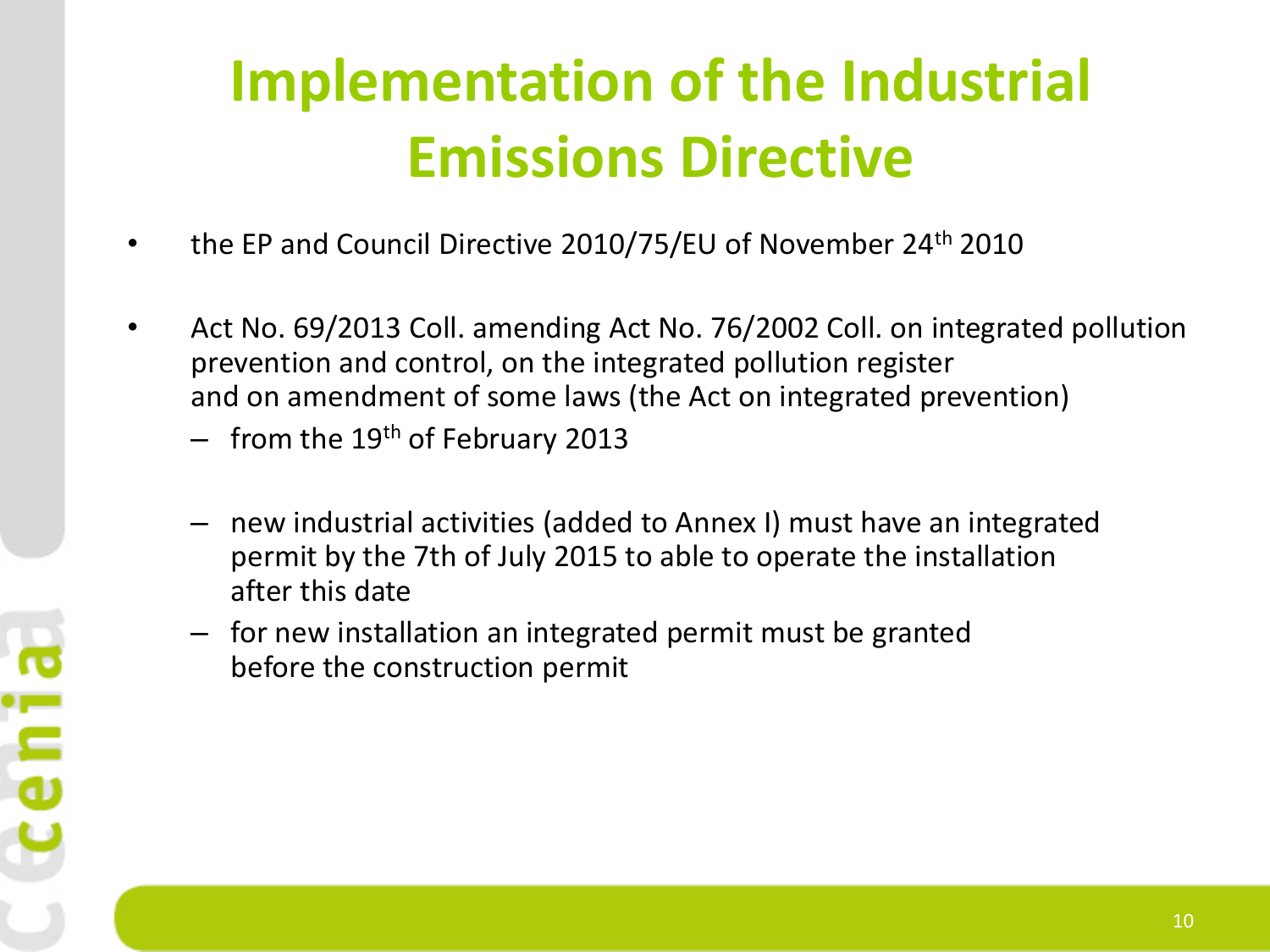### **Implementation of the Industrial Emissions Directive**

- Decree No. 288/2013 Coll. complementing Act on integrated prevention
	- $-$  from the 6<sup>th</sup> of September 2013
	- the form of an application for granting an integrated permit, the extent and manner of its completion
	- baseline report
	- expert statement for granting a derogation
	- the form of a report on fulfilling the permit conditions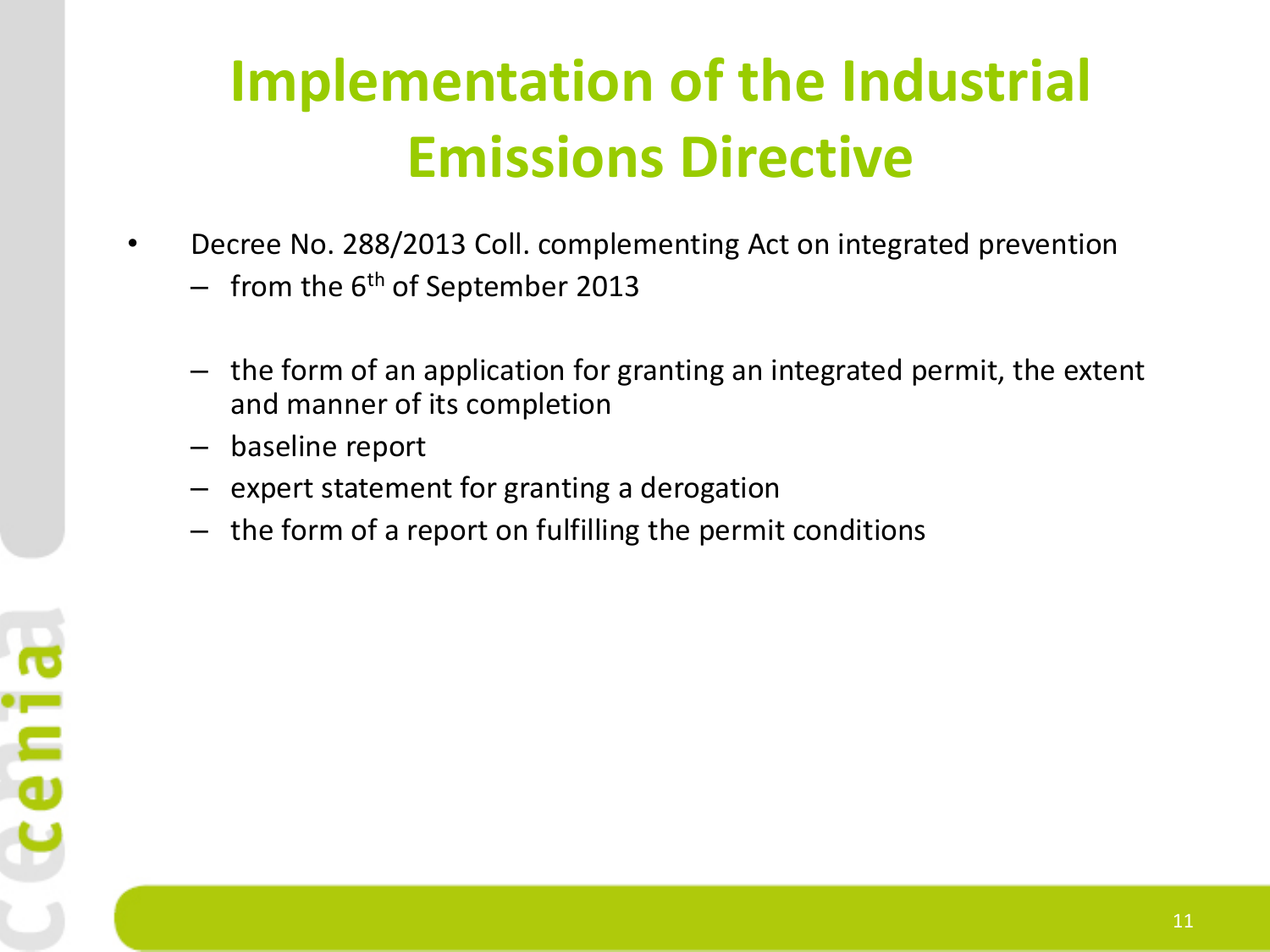### **Implementation of the Industrial Emissions Directive**

- Amended Act No. 76/2002 Coll. key principles
	- BAT Conclusions
	- BAT-AELs emission levels associated with BAT
	- baseline report

**Cen** 

- soil and groundwater monitoring
- environmental inspections
- emerging techniques
- more than 1 700 IPPC/IED installations
	- category 6.6 (more than 400)
	- category 5 (more than 300)
	- category 2 (more than 250)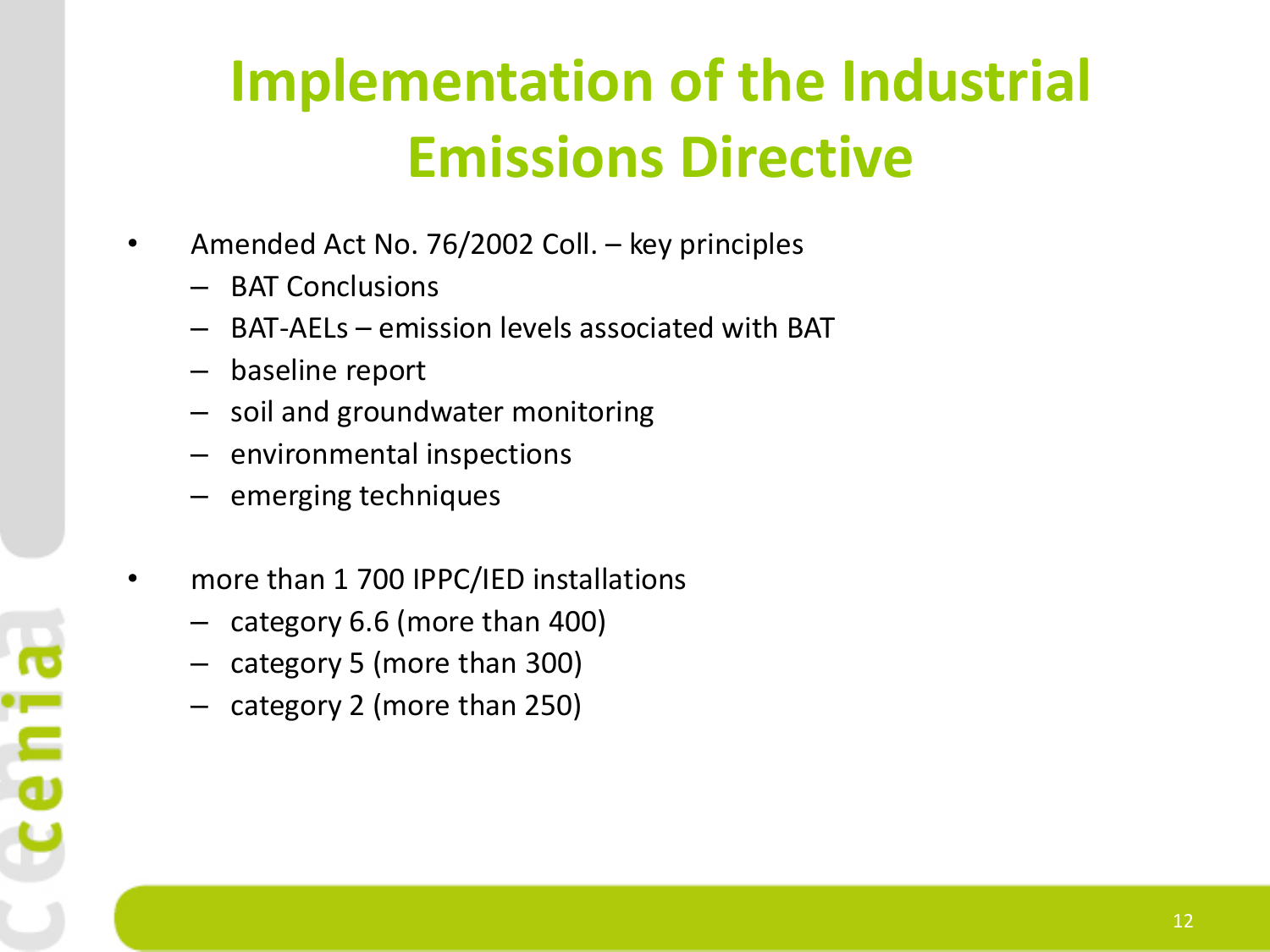### **CENIA in the IPPC process**

- expert support of the execution of public administration
	- expert statements on the IPPC process in the Czech Republic for the Ministry of the Environment and Regional Authorities
- Authorised Person activities

**ceni** 

- expert statements on application for granting an integrated permit (focused especially on best available techniques (BAT) assessment) for Regional Authorities
- cooperation on integrated inspections of IPPC (IED) installations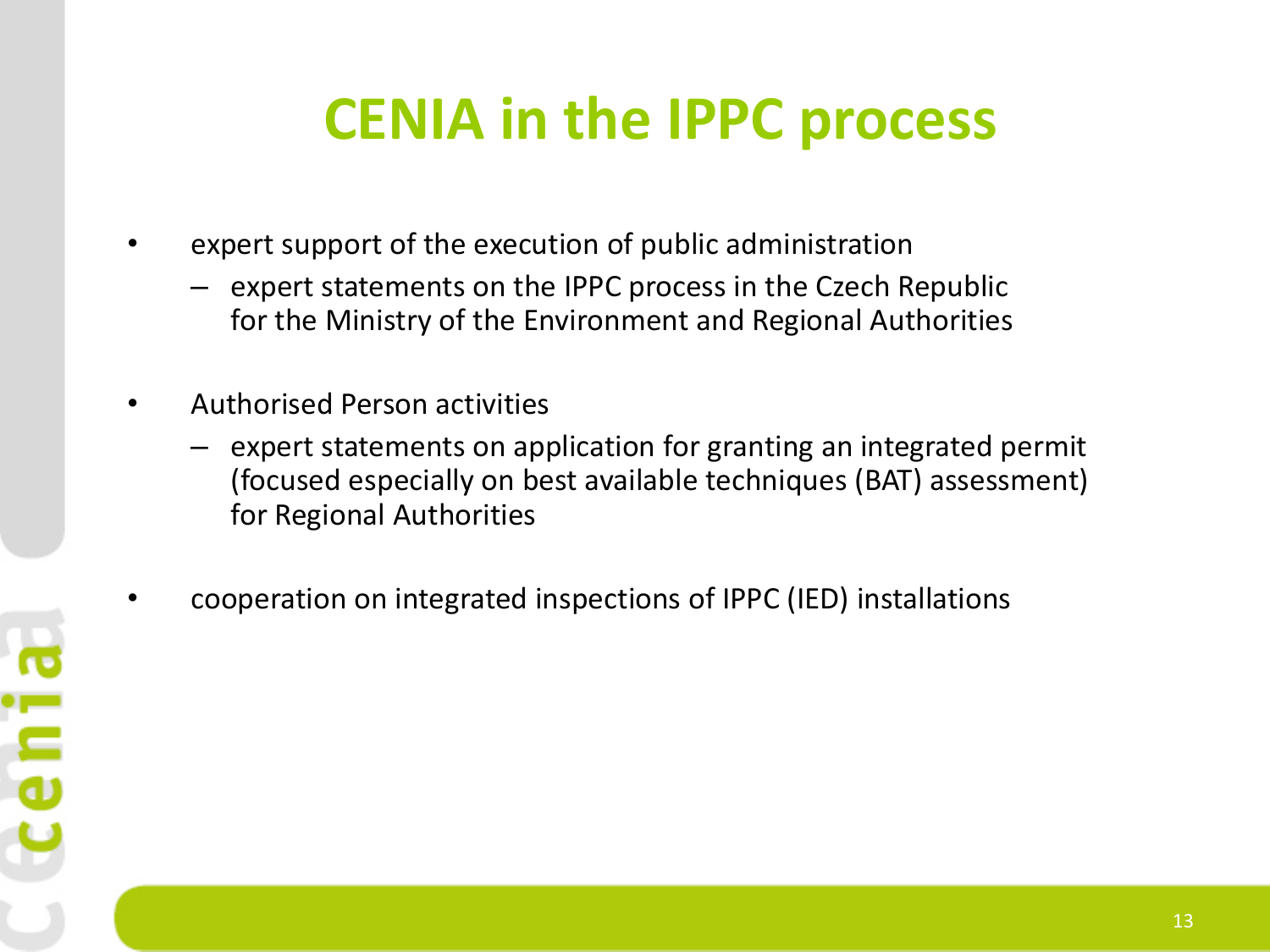#### **Other activities**

- cooperation on the information exchange system on BAT (national and international level)
- management of the cross-sectional Technical Working Groups Economic and cross media effects, Monitoring of emissions from IED-installations, Emissions from storage, Common waste water and waste gas treatment/Management systems in the chemical sector, Waste Treatment, Waste Incineration, Industrial cooling systems
- participation in Technical Working Group Regional Authority and Integrated Prevention – methodical management of the IPPC (IED) process by the Ministry of the Environment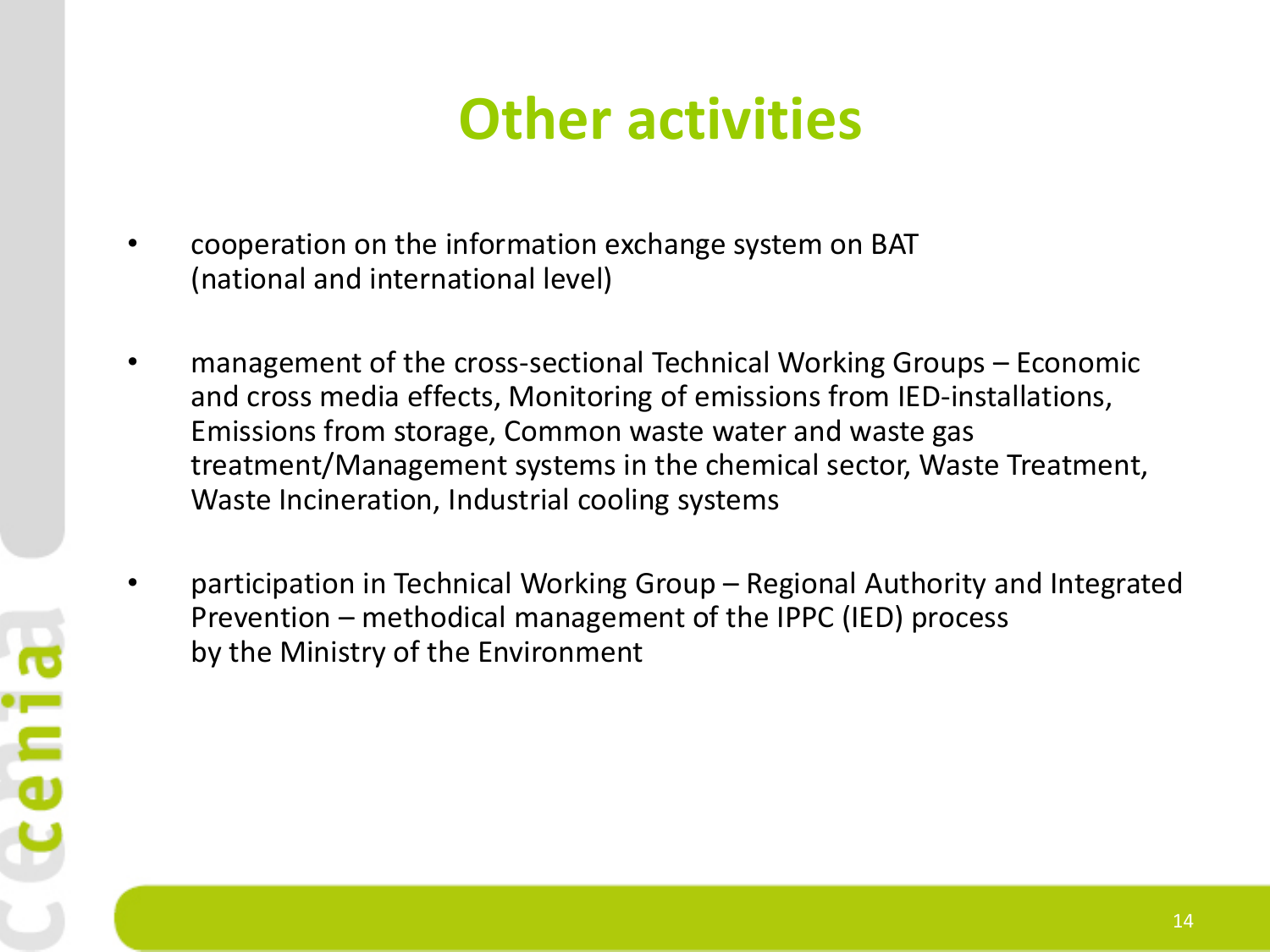### **BAT (Best Available Techniques)**

- the most effective and advanced stage in the development of activities and their methods of operation which indicates the practical suitability of particular techniques for providing the basis for emission limit values and other permit conditions designed to prevent and, where that is not practicable, to reduce emissions and the impact on the environment as a whole
- **techniques** includes both the technology used and the way in which the installation is designed, built, maintained, operated and decommissioned
- **available** techniques means those developed on a scale which allows implementation in the relevant industrial sector, under economically and technically viable conditions, taking into consideration the costs and advantages, whether or not the techniques are used or produced inside the Member State in question, as long as they are reasonably accessible to the operator
- **best** means most effective in achieving a high general level of protection of the environment as a whole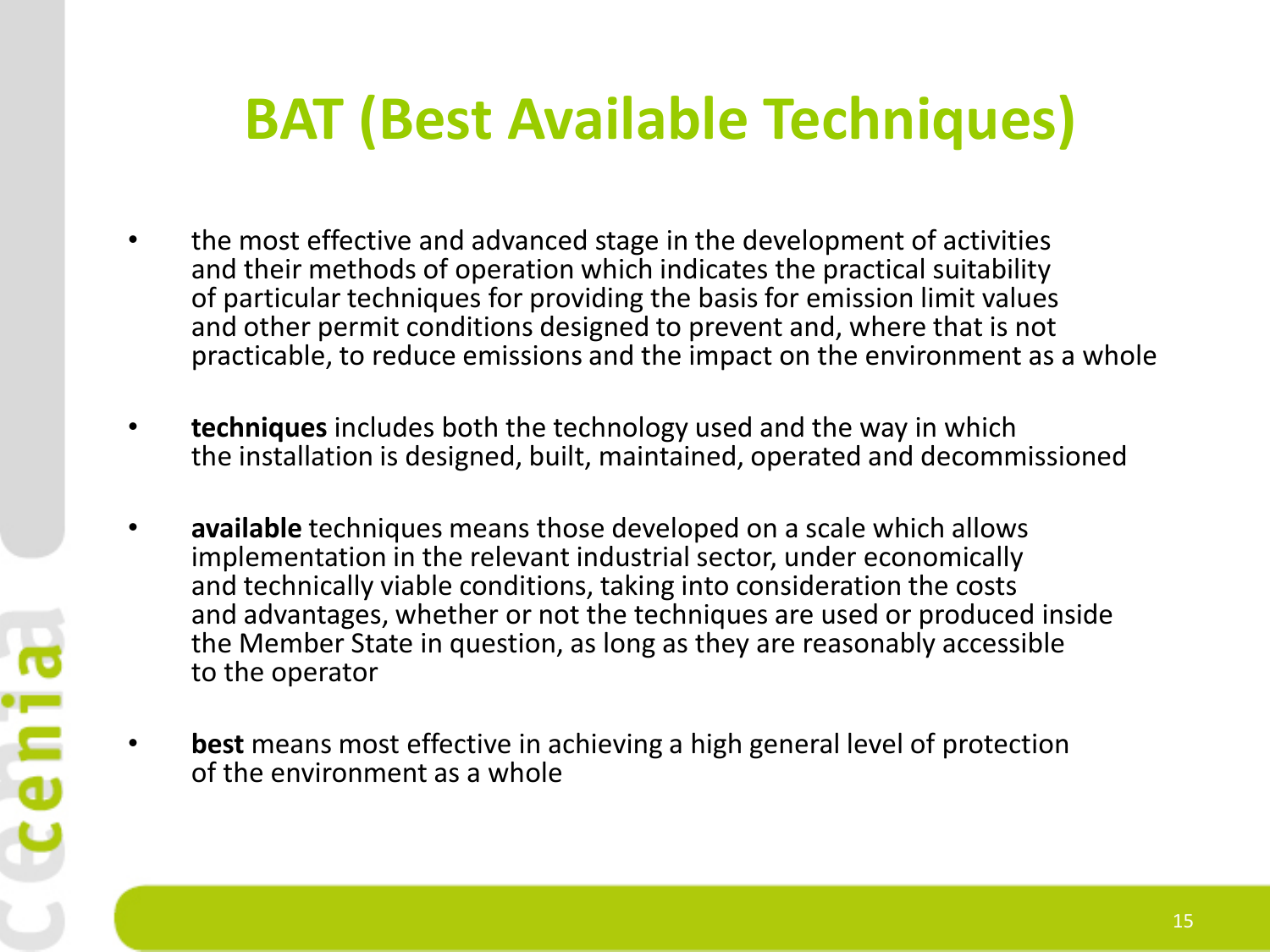### **Authorised Person – BAT**

- Expert statement focused on BAT
	- assessment of the BAT comparison in the application for granting an integrated permit (regional/local aspects and economic effects)
	- general BAT assessment of the installation
	- BAT determination
- General BAT assessment of the installation
	- result of an complex assessment of specific sectoral and local/regional effects to determine an optimal operation of the installation
	- criteria for determining best available techniques (Annex III of IED) needs to be taken into account
- BAT determination (possible optimum how to operate the installation)
	- way to find a compromise among the applied technique, state of environment in the area of the installation, economic effects, public health protection, national and international agreements, …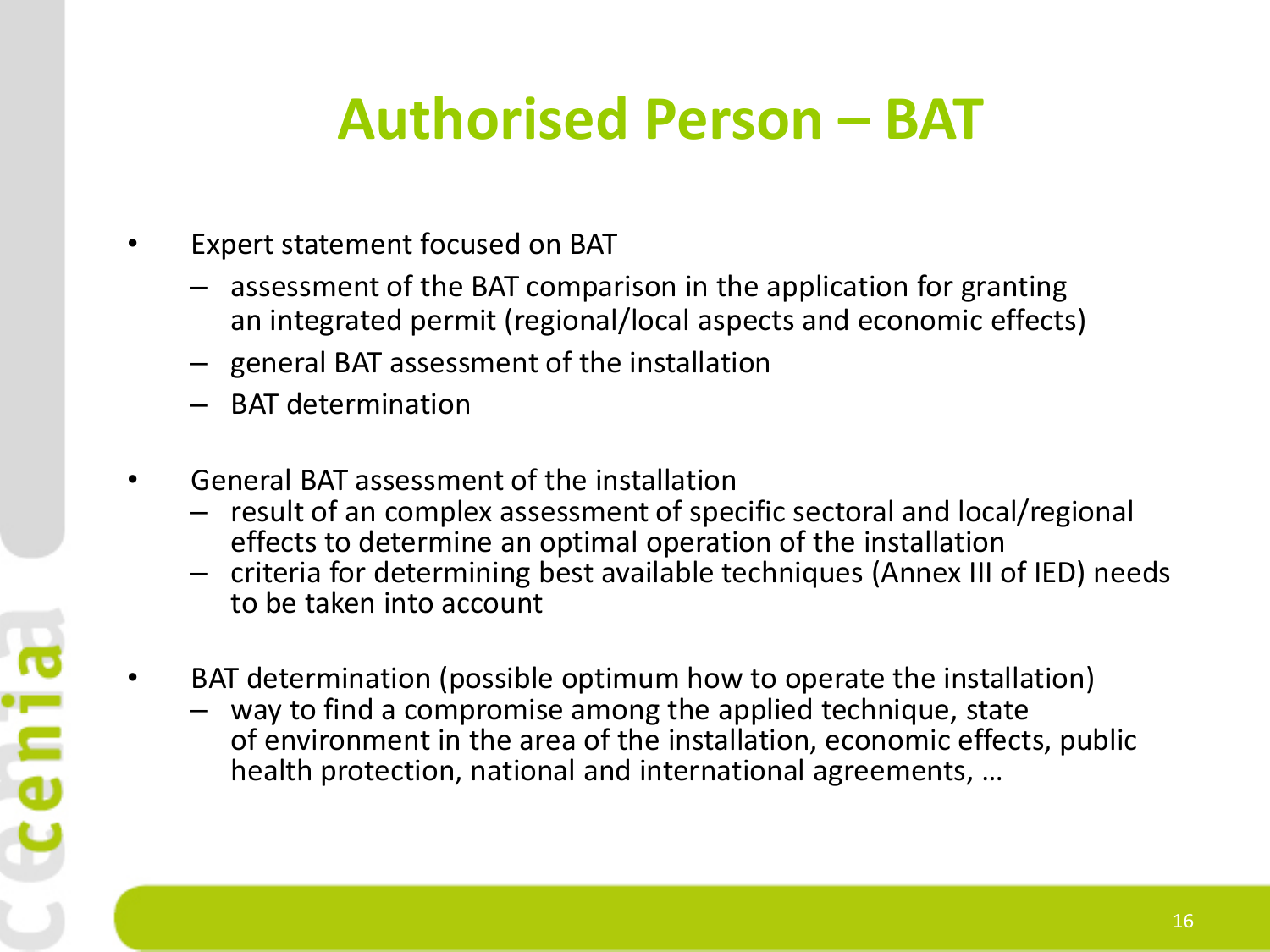## **Source of information for BAT assessment in the IPPC process**

- Information about the technologies/techniques from the application for granting an integrated permit
- Best Available Techniques Reference Documents (BREFs)
	- European Integrated Pollution Prevention and Control Bureau (Seville)
	- European TWGs (originals in English)
	- National TWGs (Czech translations)
- Technical norms
- Experience and knowledge technologies/techniques applied in the Czech Republic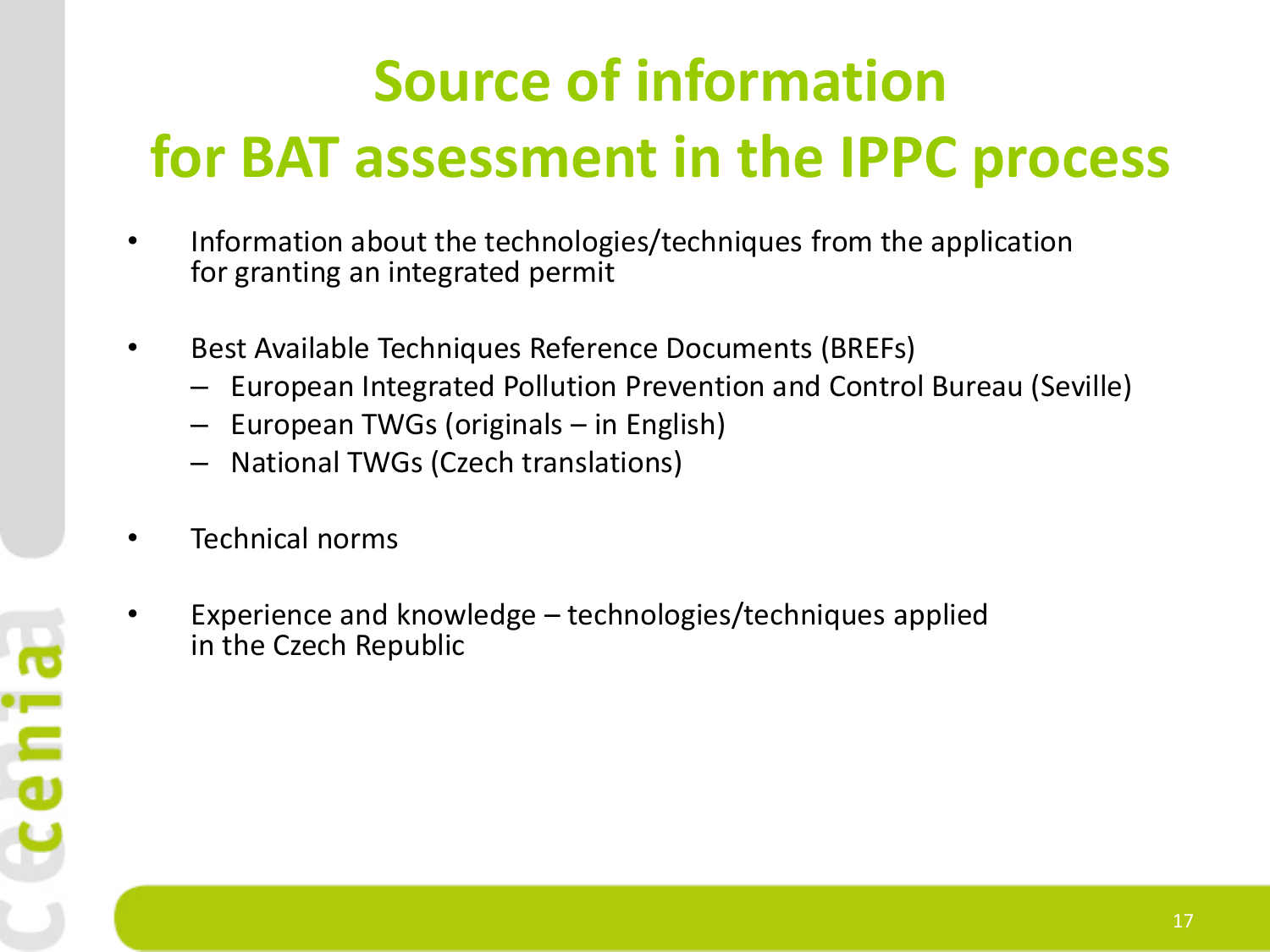### **Criteria for determining best available techniques**

• the use of low-waste technology

cenia

- the use of less hazardous substances
- the furthering of recovery and recycling of substances generated and used in the process and of waste, where appropriate
- comparable processes, facilities or methods of operation which have been tried with success on an industrial scale
- technological advances and changes in scientific knowledge and understanding
- the nature, effects and volume of the emissions concerned
- the commissioning dates for new or existing installations
- the length of time needed to introduce the best available technique
- the consumption and nature of raw materials (including water) used in the process and energy efficiency
- the need to prevent or reduce to a minimum the overall impact of the emissions on the environment and the risks to it
- the need to prevent accidents and to minimise the consequences for the environment
- information published by public international organisations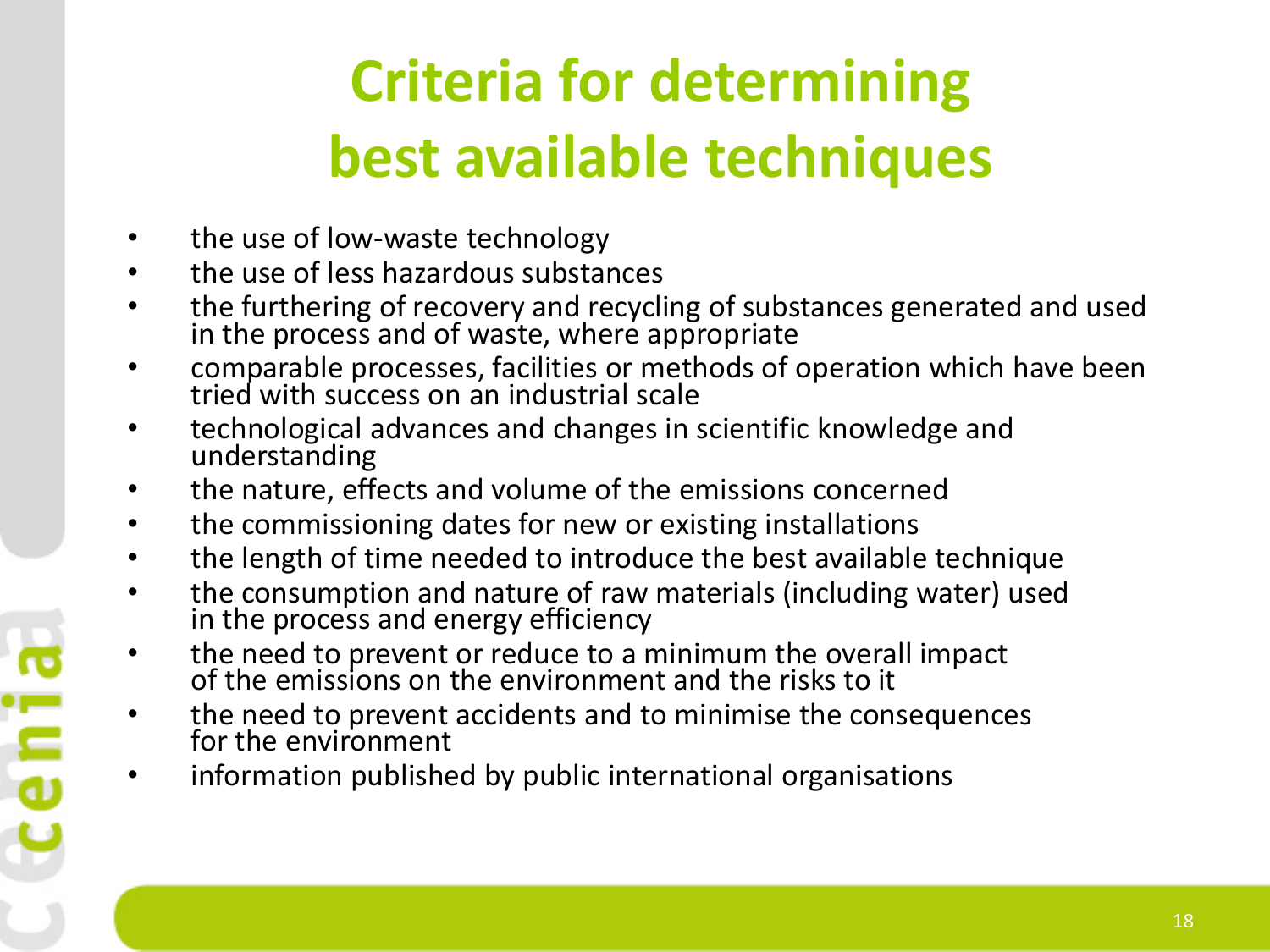### **BAT Conclusions Emission levels associated with BAT**

- BAT Conclusions
	- document containing the parts of a BAT reference document laying down the conclusions on best available techniques, their description, information to assess their applicability, the emission levels associated with the best available techniques, associated monitoring, associated consumption levels and, where appropriate, relevant site remediation measures
- Emission levels associated with the best available techniques
	- the range of emission levels obtained under normal operating conditions using a best available technique or a combination of best available techniques, as described in BAT conclusions, expressed as an average over a given period of time, under specified reference conditions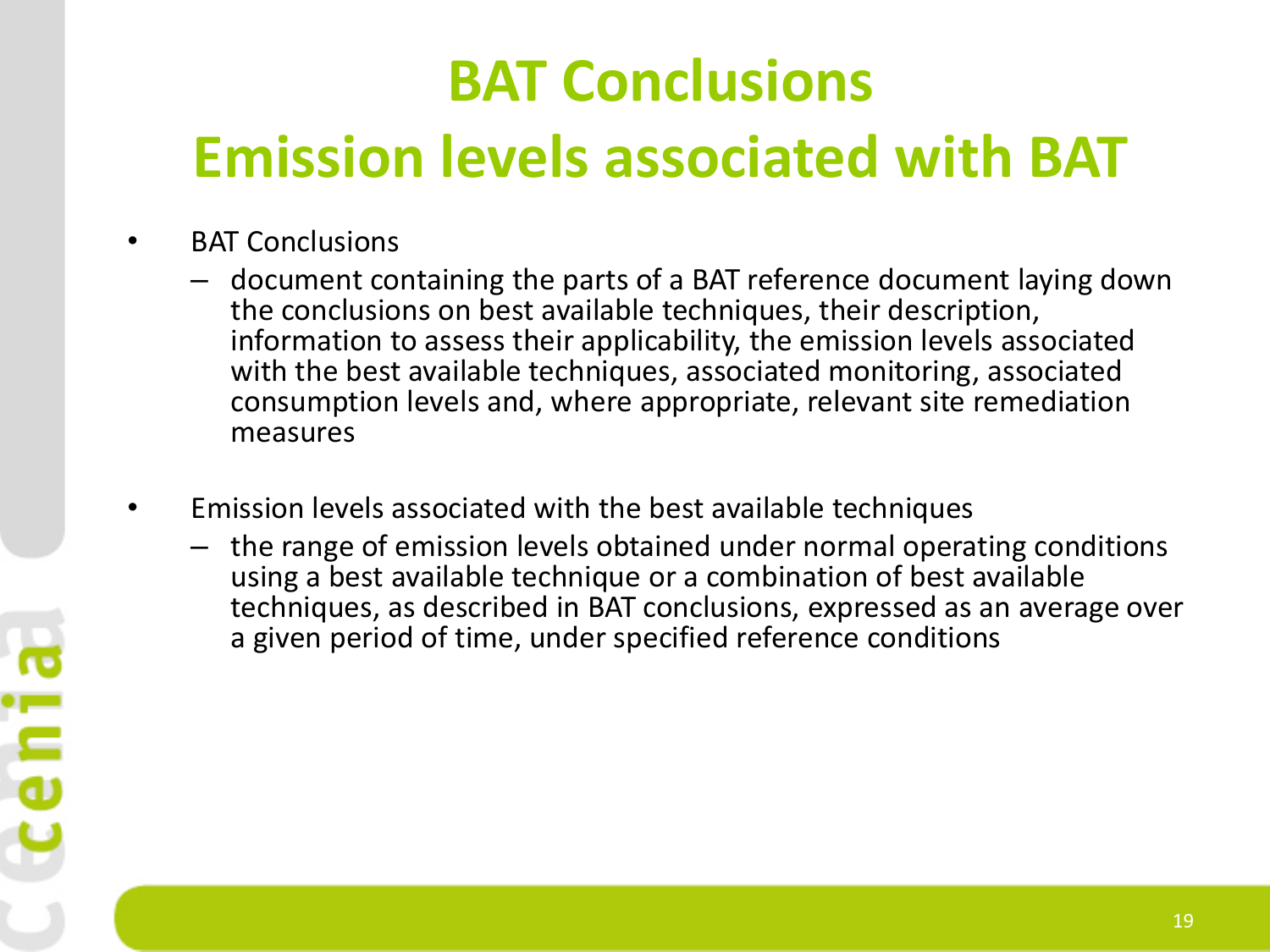#### **Revised BREFs – BAT Conclusions**

- BAT reference document (BREF)
	- a document, resulting from the exchange of information organised pursuant to Article 13, drawn up for defined activities and describing, in particular, applied techniques, present emissions and consumption levels, techniques considered for the determination of best available techniques as well as BAT conclusions and any emerging techniques, giving special consideration to the criteria listed in Annex III
- BAT Conclusions

cenia

- one chapter of revised BREF
- published in Official Journal of the European Union as Commission Implementing Decision
- all relevant permits must be reviewed and permit conditions must be in compliance with BAT Conclusions within 4 years

20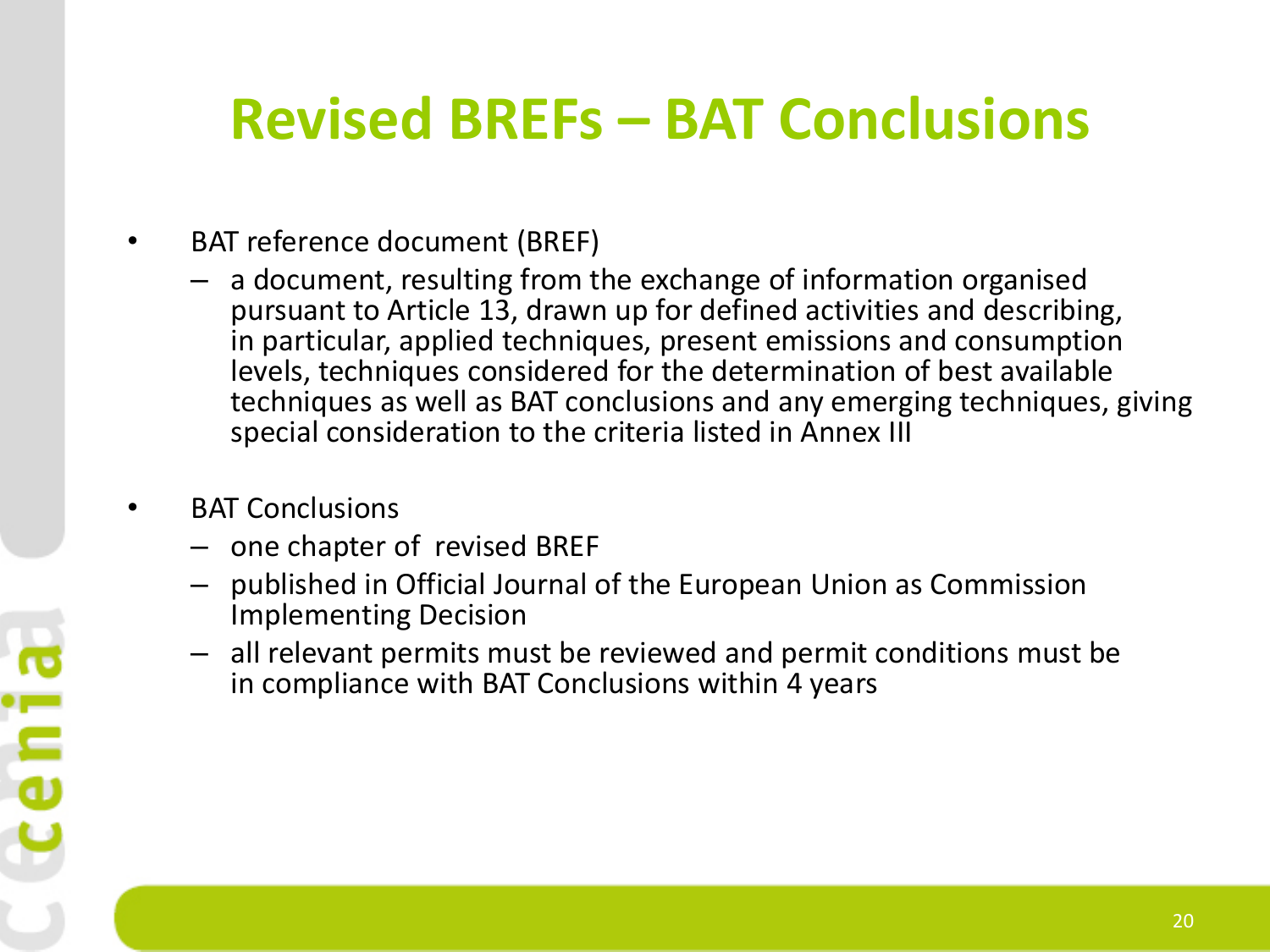### **Implementation of BATs and Emission Limit Values (ELVs)**

- BREF (Reference Documents on Best Available Techniques)
	- prepared according to IPPC Directive BATs are recommended, not legally binding
	- national emission limit values (national decree) used to set permit conditions (for polluting substances in Annex II of IED)
- Review of BREFs
	- prepared according to IED BAT-AELs are legally binding
	- national emission limit values (national decree) used only as a background to set permit conditions in case of a derogation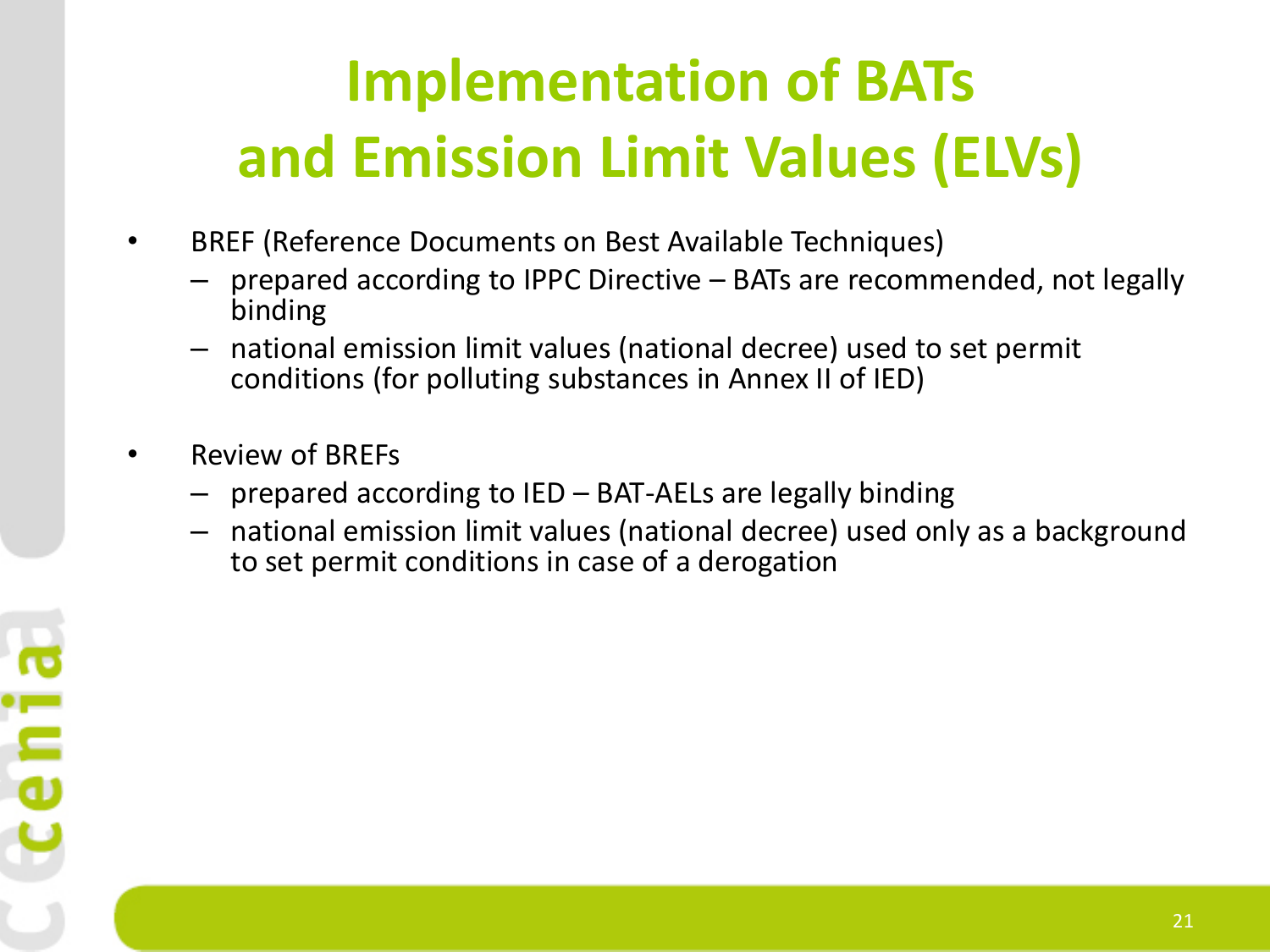#### **Revised BREFs – BAT Conclusions**

• Revised BREFs, including chapter BAT Conclusions

cenia

- Best Available Techniques (BAT) Reference Document for Iron and Steel Production – March 2012
- Best Available Techniques (BAT) Reference Document for the Manufacture of Glass – March 2012
- Best Available Techniques (BAT) Reference Document for the Tanning of Hides and Skins – February 2013
- Best Available Techniques (BAT) Reference Document for the Production of Cement, Lime and Magnesium Oxide – April 2013
- Best Available Techniques (BAT) Reference Document for the Production of Chlor-alkali – December 2013
- Best Available Techniques (BAT) Reference Document for the Production of Pulp, Paper and Board – September 2014
- Best Available Techniques (BAT) Reference Document for the Refining of Mineral Oil and Gas – October 2014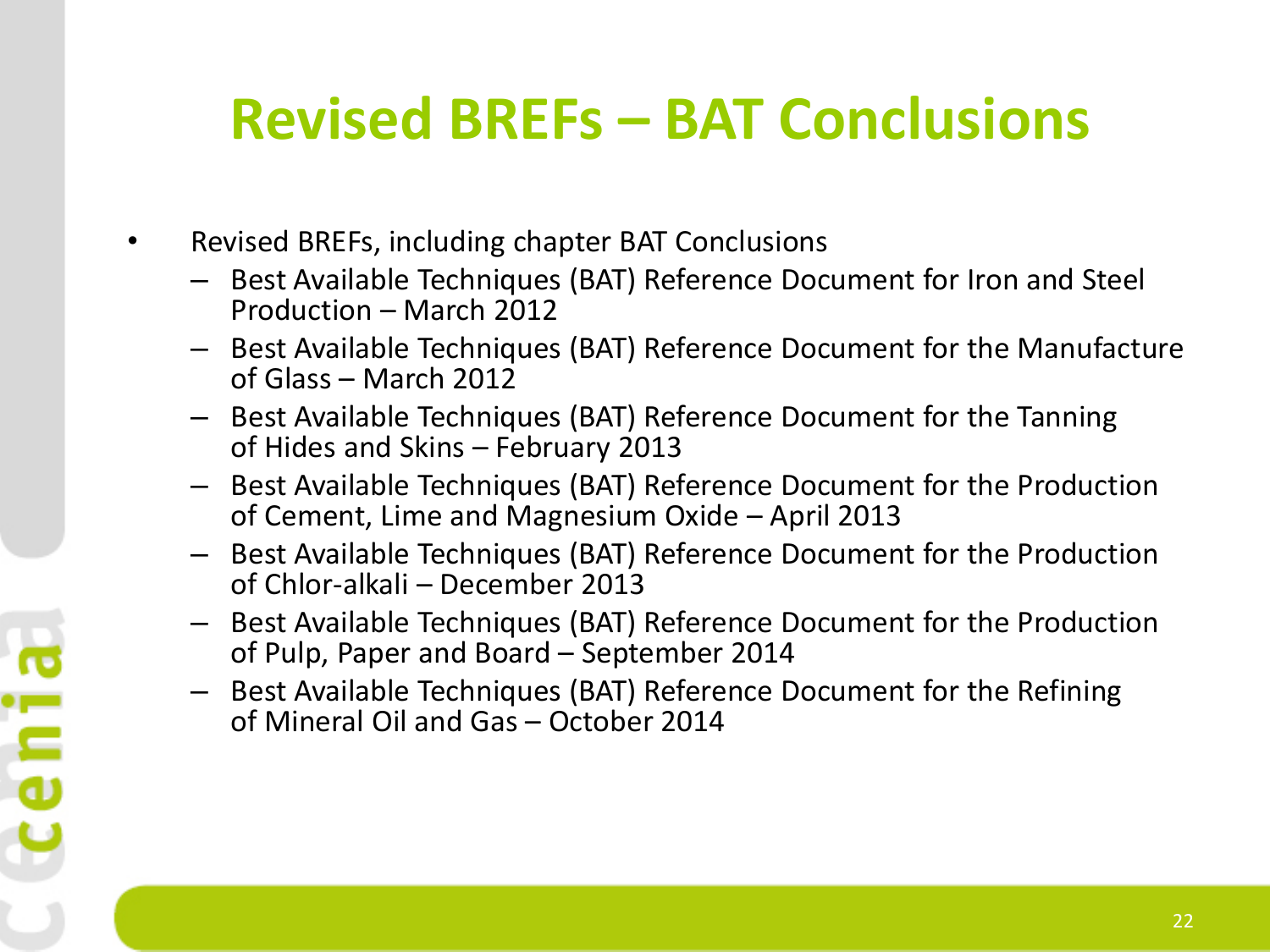#### **Revised BREFs – BAT Conclusions**

- Revised BREFs, including chapter BAT Conclusions
	- Best Available Techniques (BAT) Reference Document for the Production of Wood-based Panels – November 2015
	- Best Available Techniques (BAT) Reference Document for Common Waste Water and Waste Gas Treatment/Management Systems in the Chemical Sector – June 2016
	- Best Available Techniques (BAT) Reference Document for the Non-Ferrous Metals Industries – June 2016
	- Best Available Techniques (BAT) Reference Document for the Intensive Rearing of Poultry or Pigs – February 2017
	- Best Available Techniques (BAT) Reference Document for Large Combustion Plants – August 2017
	- Best Available Techniques (BAT) Reference Document for the Production of Large Volume Organic Chemicals – December 2017
	- Best Available Techniques (BAT) Reference Document for Waste Treatment – August 2018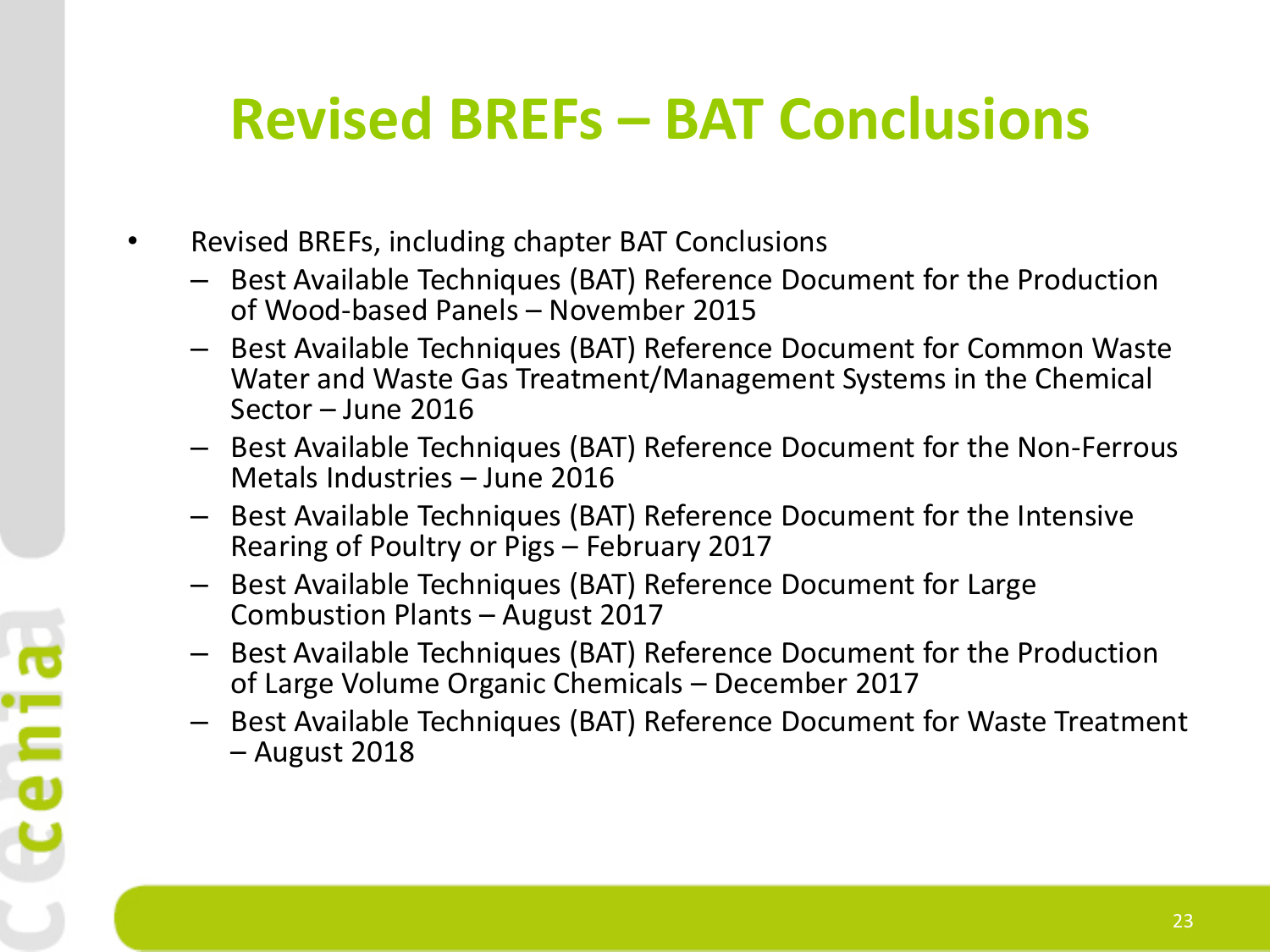### **BAT Conclusions BREF for Iron and Steel Production**

- General BAT Conclusions
	- Environmental management systems
	- Energy management
	- Material management
	- Management of process residues such as by-products and waste
	- Diffuse dust emissions from materials storage, handling and transport of raw materials and (intermediate) products
	- Water and waste water management
	- **Monitoring**
	- Decommissioning
	- Noise

ceni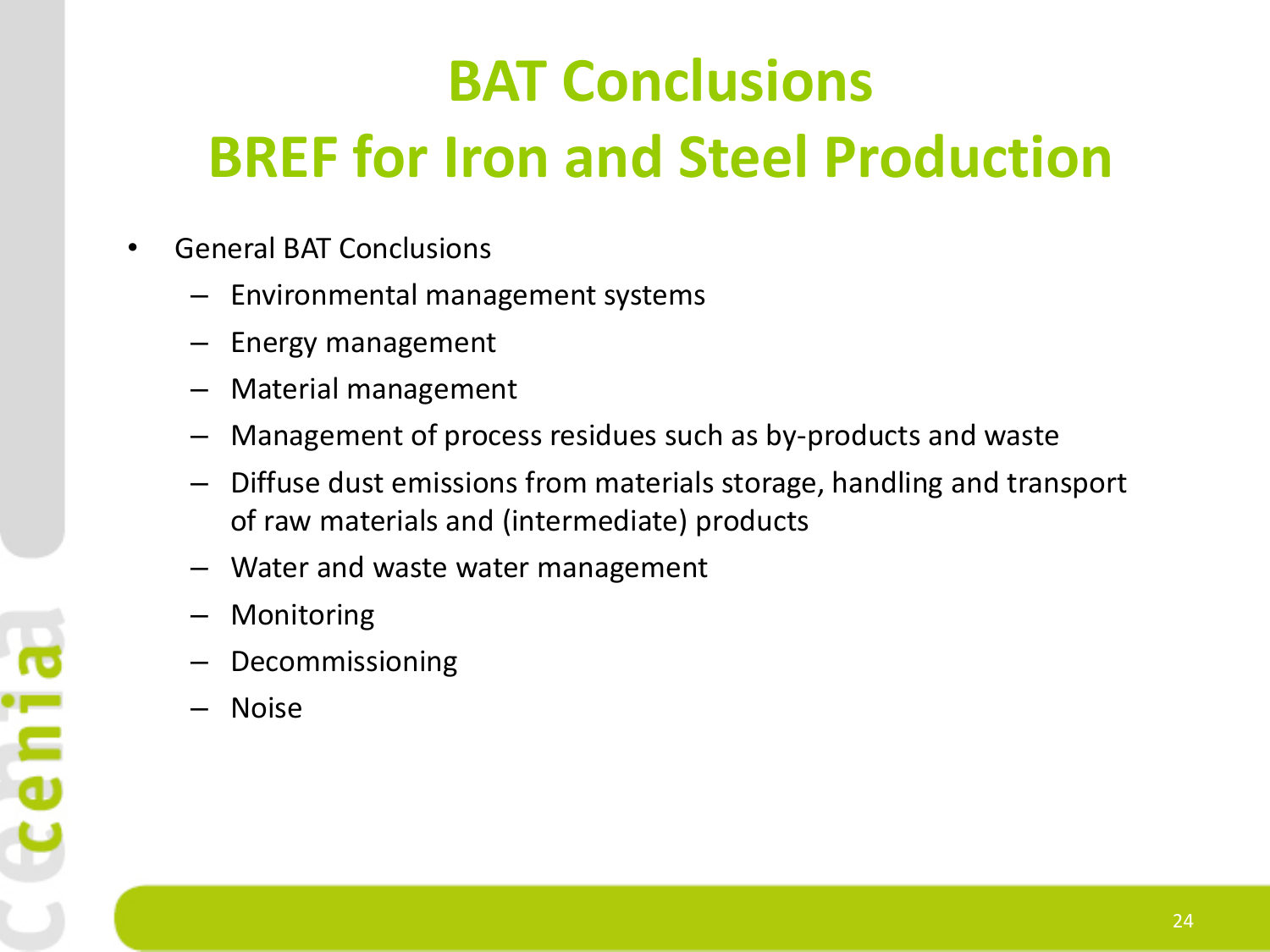### **BAT Conclusions BREF for Iron and Steel Production**

- Specific BAT Conclusions
	- Air Emissions
	- Water and waste water
	- Production residues
	- Resource management
	- Energy
	- Noise

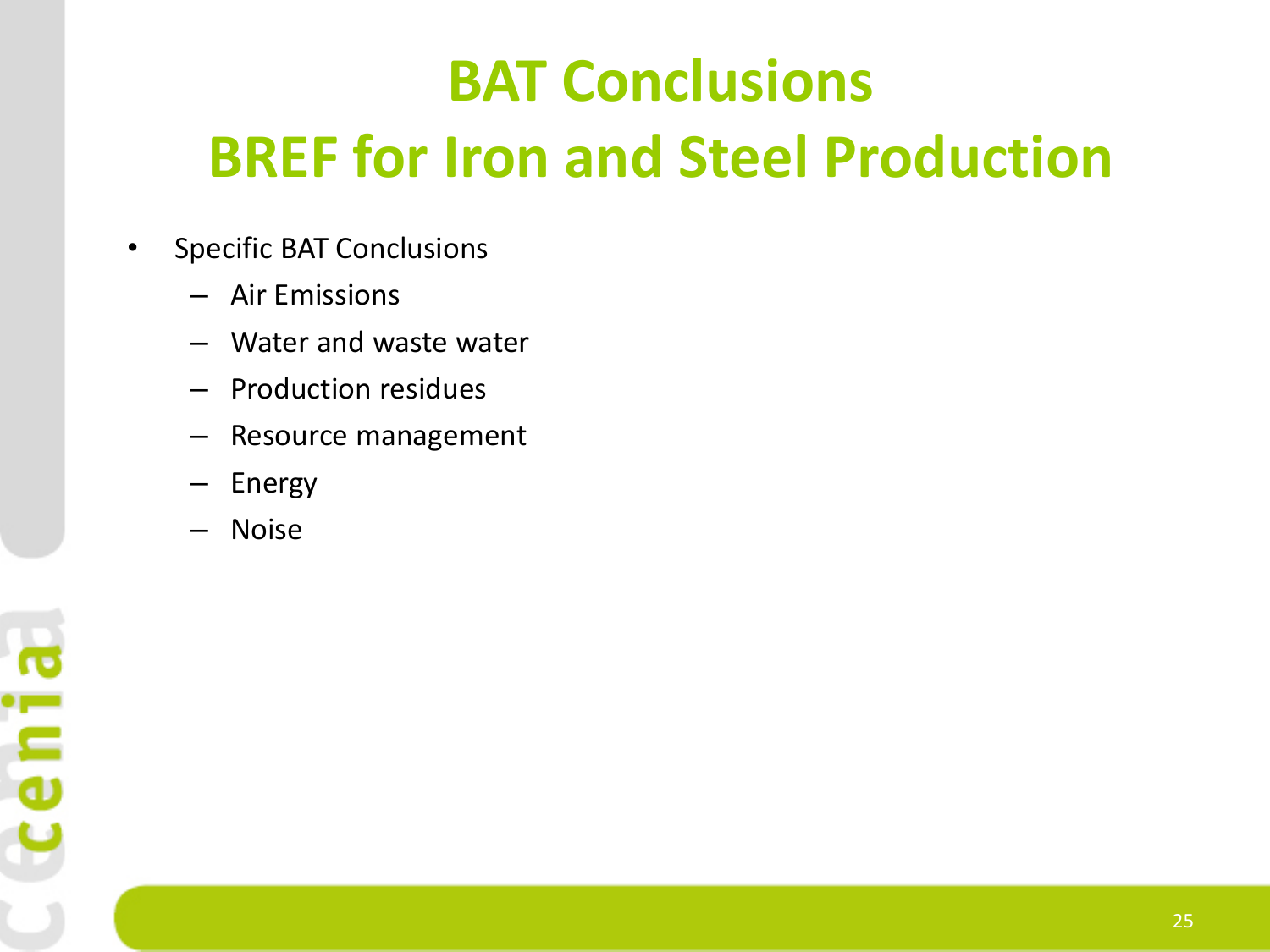#### **BAT conclusions – practical aspects**

- the techniques listed and described are neither prescriptive nor exhaustive
- other techniques may be used that ensure at least an equivalent level of environmental protection
- the environmental performance levels associated with BAT are expressed as ranges, rather than as single values
- a range may reflect the differences within a given type of installation (e.g. differences in the grade/purity and quality of the final product, differences in design, construction, size and capacity of the installation) that result in variations in the environmental performances achieved when applying BAT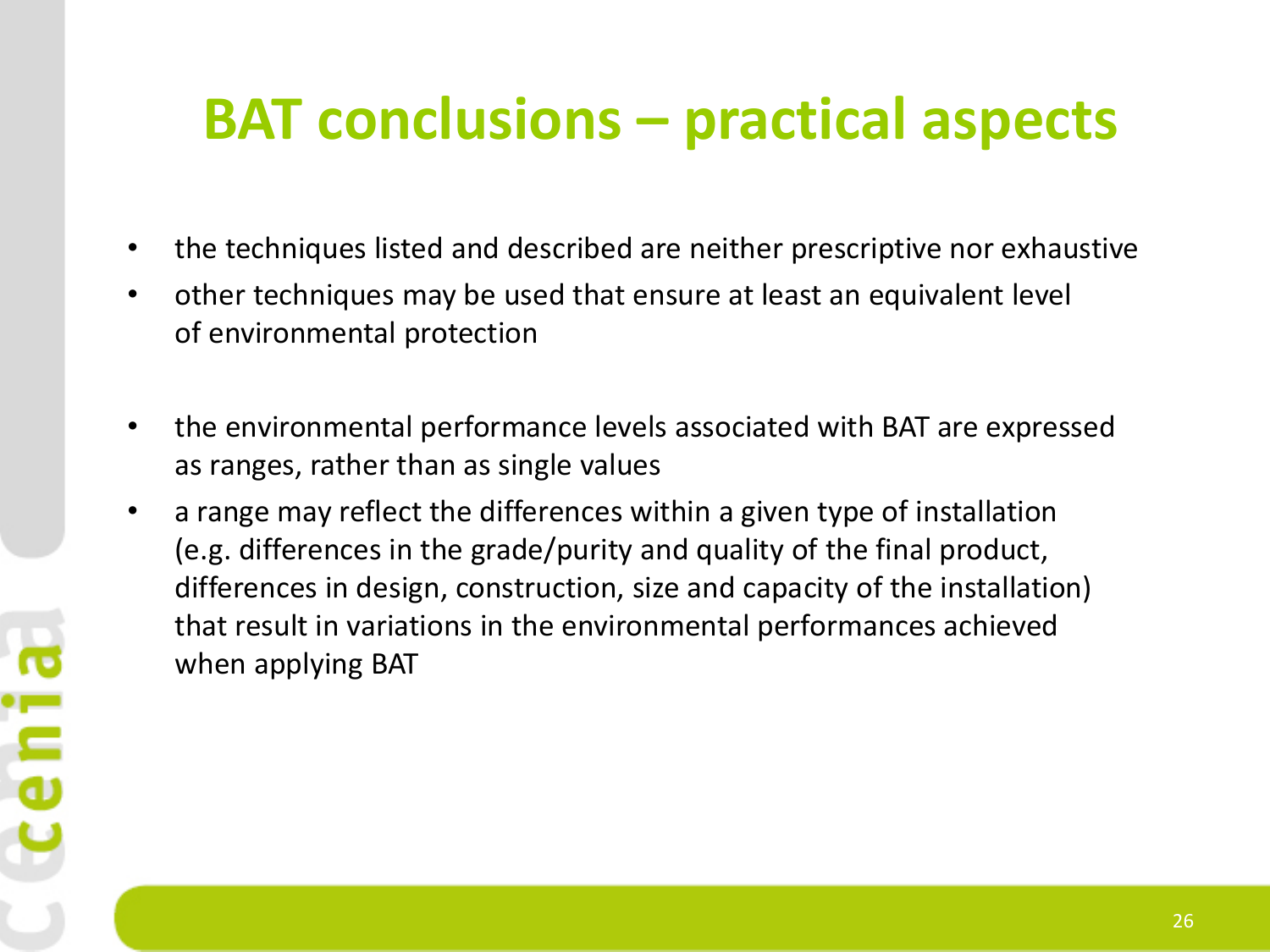#### **BAT conclusions – practical aspects**

- BAT-AELs for air emissions are expressed as either
	- mass of emitted substances per volume of waste gas under standard conditions (273,15 K, 101,3 kPa), after deduction of water vapour content, expressed in the units g/Nm<sup>3</sup>, mg/Nm<sup>3</sup>,  $\mu$ g/Nm<sup>3</sup> or ng/Nm<sup>3</sup>
	- mass of emitted substances per unit of mass of products generated or processed (consumption or emission factors), expressed in the units kg/t, g/t, mg/t or μg/t
- BAT-AELs for emissions to water are expressed as
	- mass of emitted substances per volume of waste water, expressed in the units g/l, mg/l or μg/l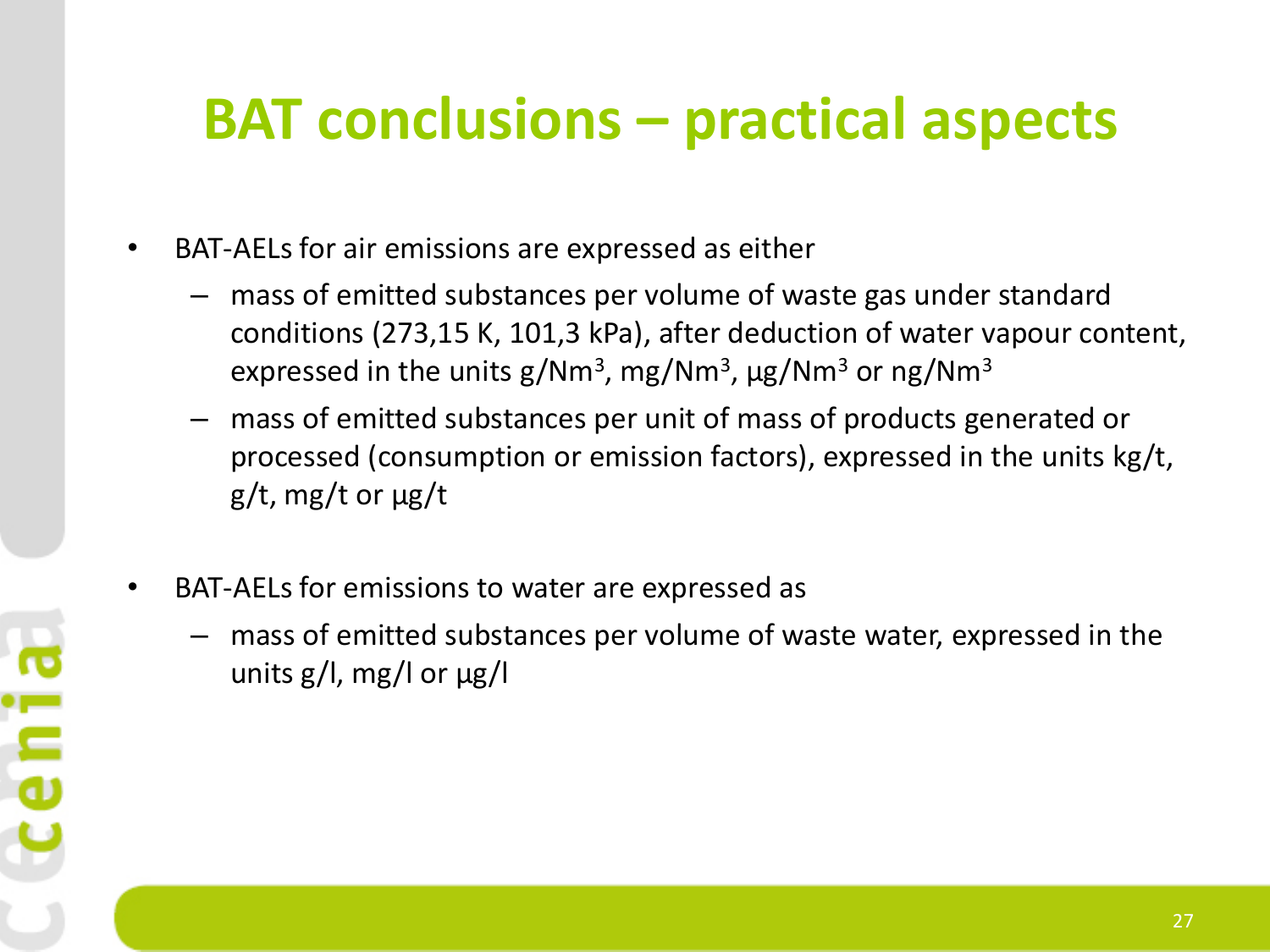- Czech Environmental Inspectorate
	- 10 regional inspectorates
- environmental inspection plan
	- at national level
	- new plan every year
	- list of installations covered by the plan
	- includes also procedures for non-routine environmental inspections (serious environmental complaints, serious environmental accidents, incidents and occurrences of non-compliance)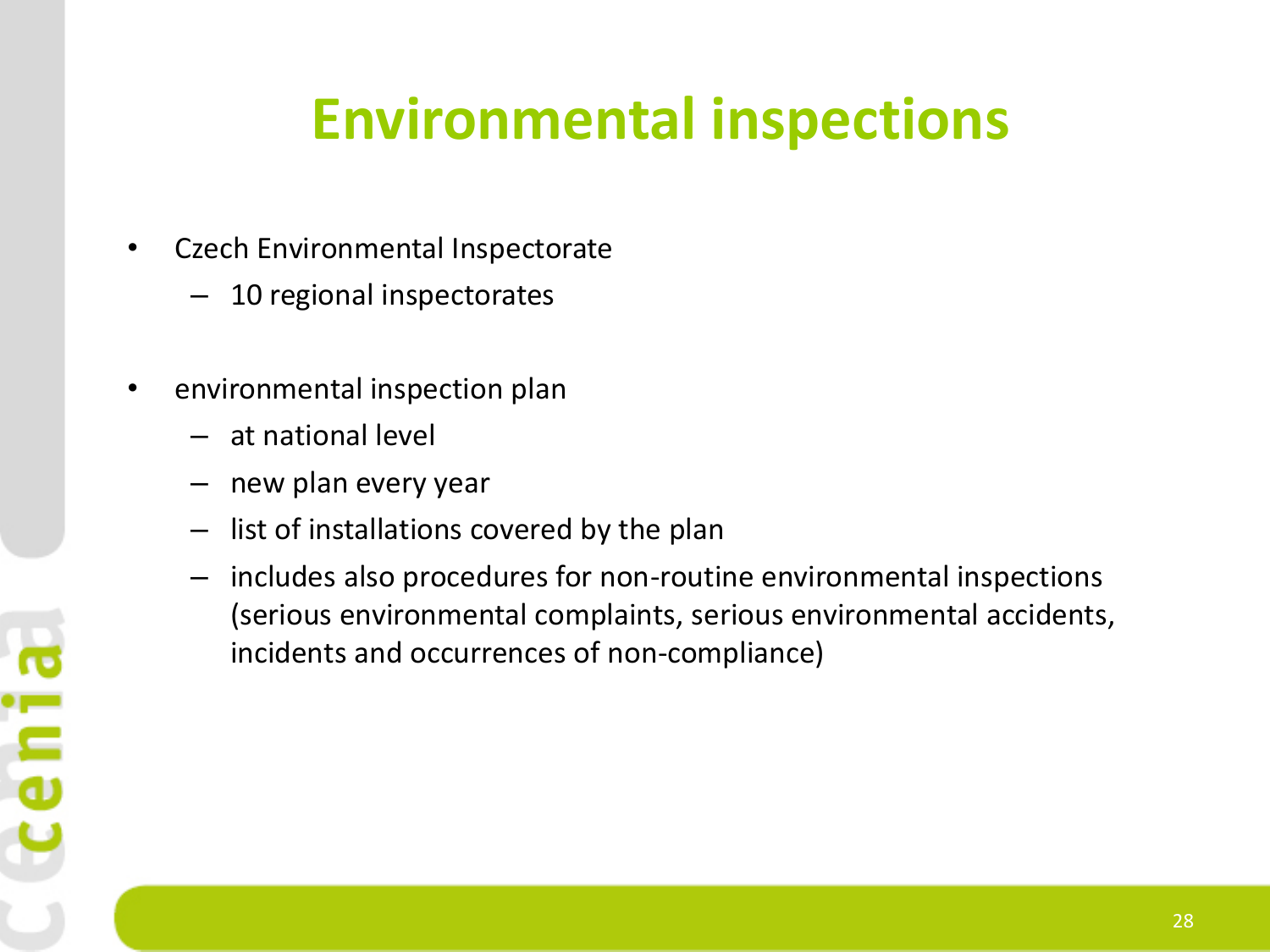- environmental inspection programmes
	- at regional level
	- new programme every year
	- routine environmental inspections, including the frequency of site visits for different types of installations
- environmental inspections
	- period between two site visits is every year for installations posing the highest risks and not more than 3 years for installations posing the lowest risks
	- risk assessment is based on a systematic appraisal of the environmental risks of the installations concerned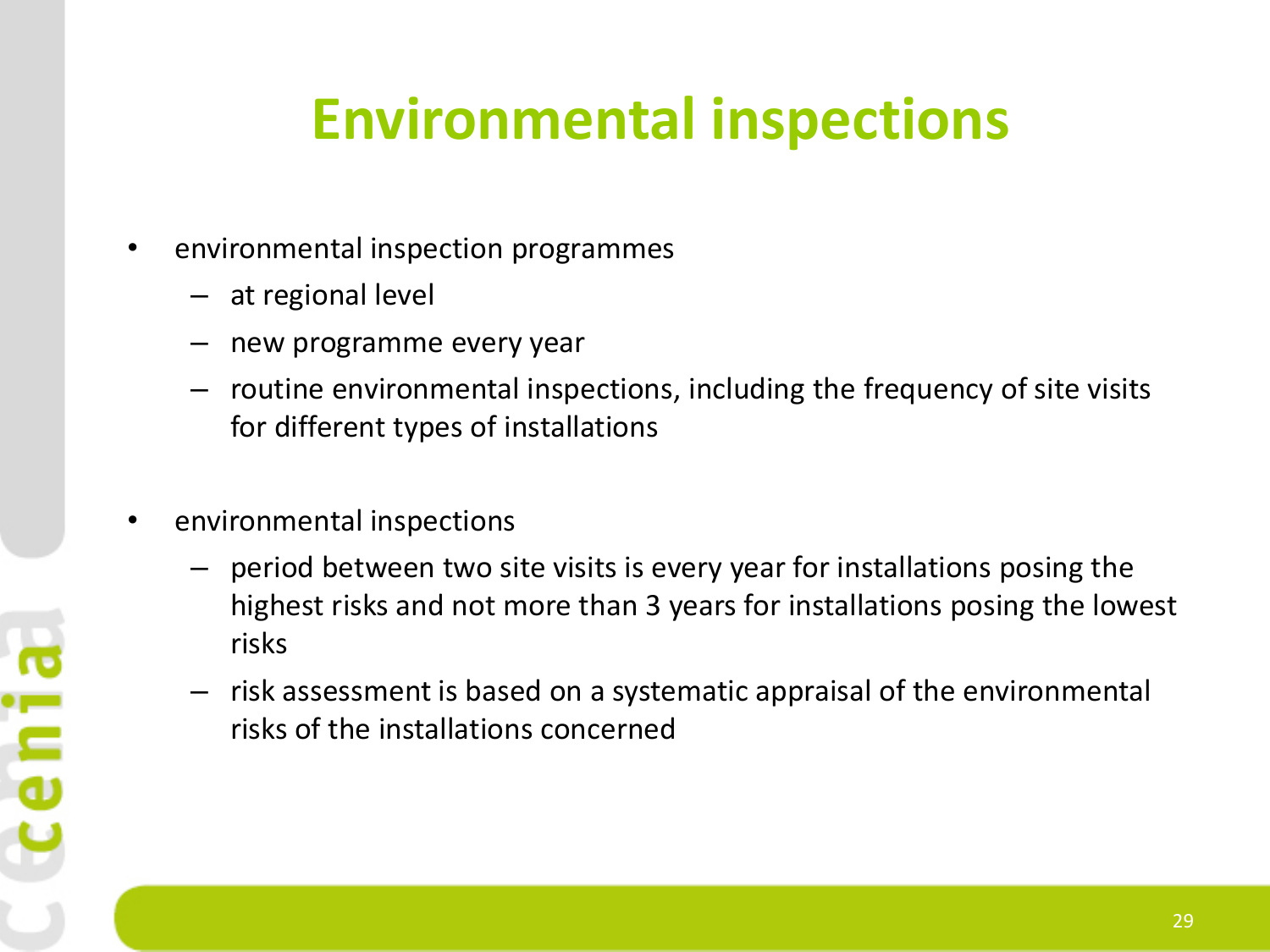- systematic appraisal of environmental risks is based on:
	- potential and actual impacts of the installations concerned on human health and the environment taking into account the levels and types of emissions, the sensitivity of the local environment and the risk of accidents
	- record of compliance with permit conditions
	- participation of the operator in the Union eco-management and audit scheme (EMAS)
	- IMPEL (network for coordination of environmental inspections on EU level) recommendations are used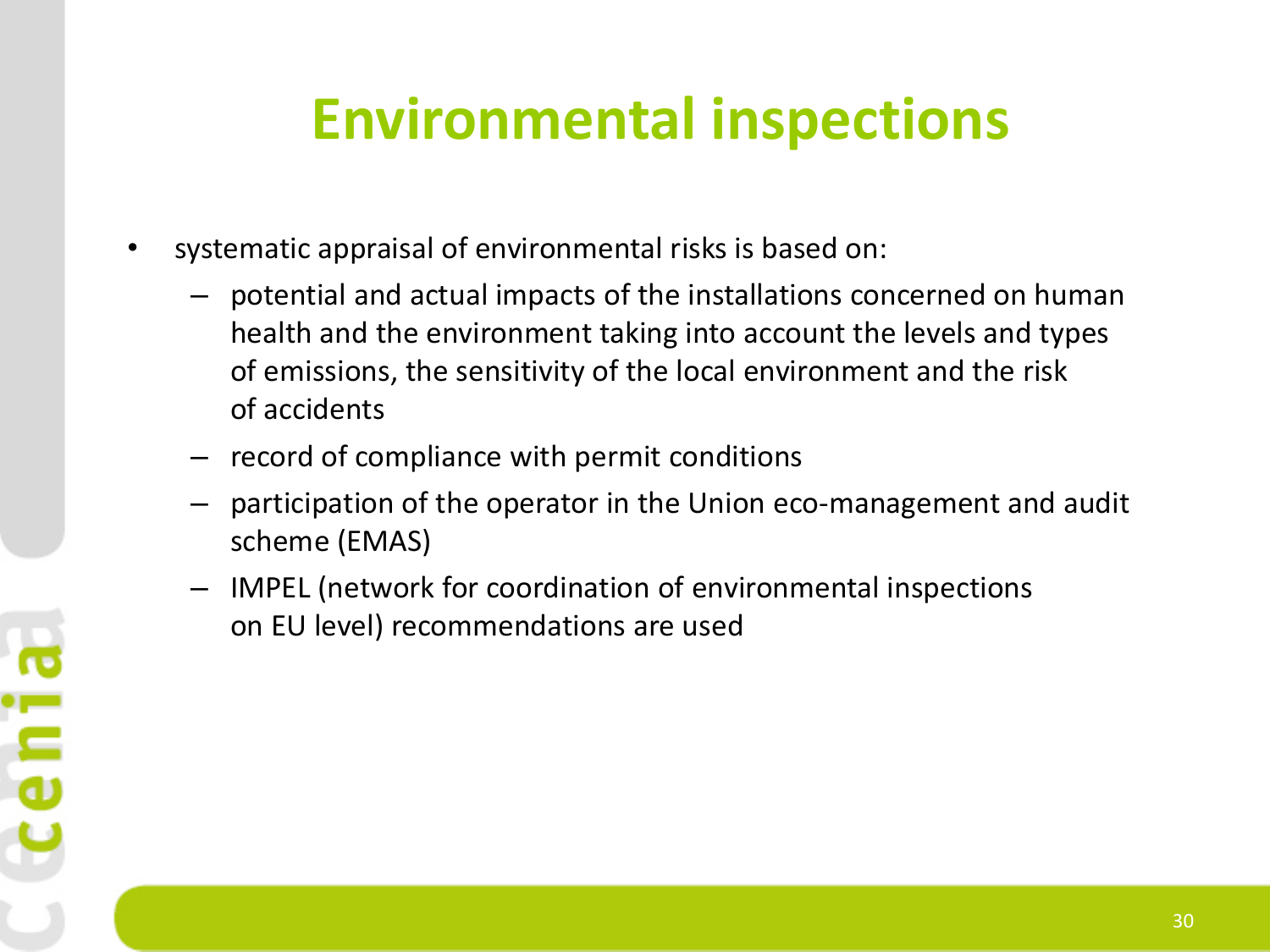- environmental inspection report
	- describes relevant findings regarding compliance of the installation with the permit conditions and conclusions on whether any further action is necessary
	- notified to the operator concerned within 2 months of the site visit taking place
	- made publicly available  $-$  IPPC information system (http://www.mzp.cz/ippc) – within 4 months of the site visit taking place